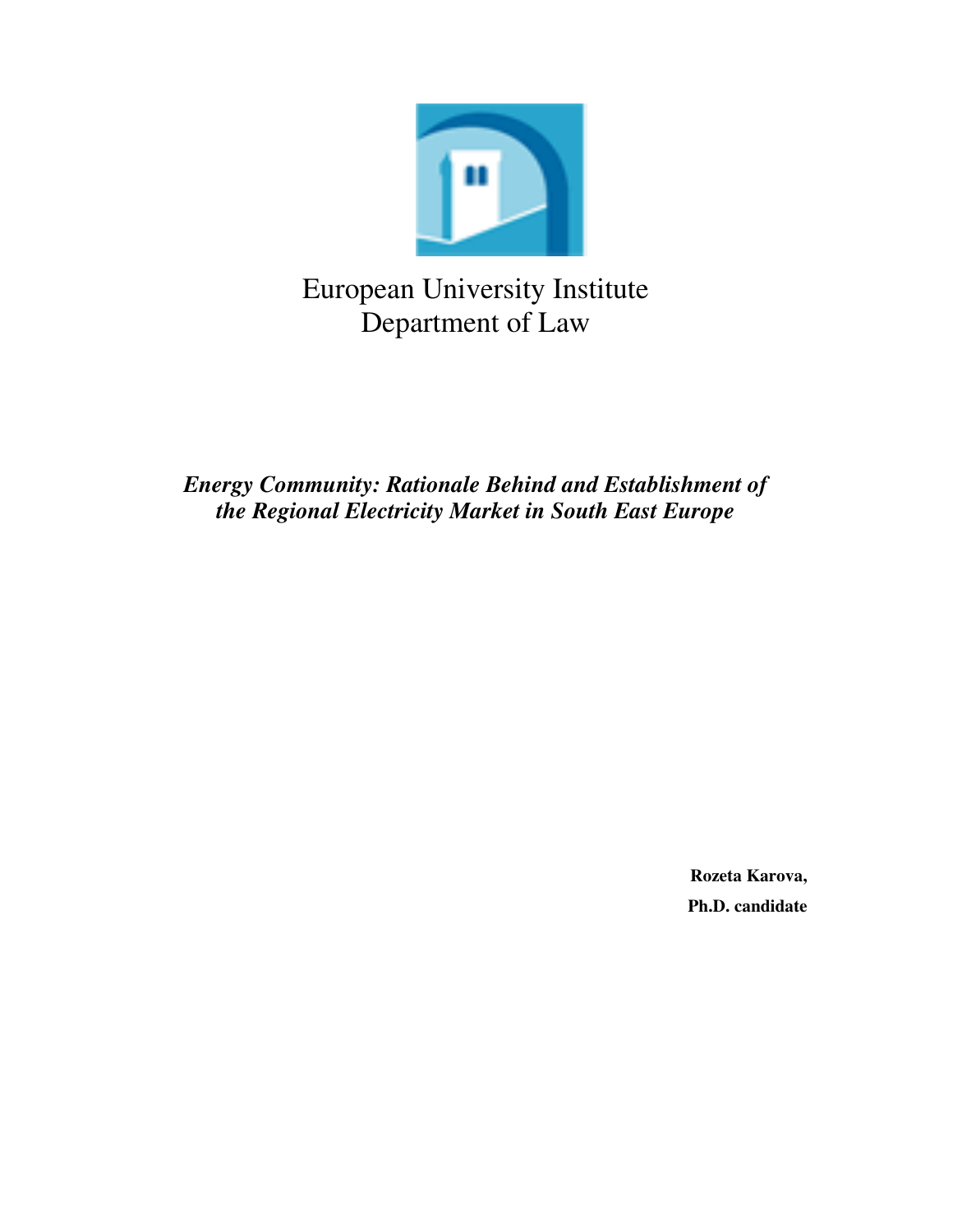## **Table of contents**

| 1.               |                                                                                            |  |
|------------------|--------------------------------------------------------------------------------------------|--|
| $\overline{2}$   | <b>OVERVIEW OF THE DEVELOPMENT OF THE ENERGY MARKET IN EUROPE 2</b>                        |  |
|                  | 2.1.                                                                                       |  |
|                  | CROSS-BORDER TRADE AND REGIONAL INTEGRATION OF ENERGY MARKETS IN THE EU 4<br>2.2.<br>2.2.1 |  |
|                  | 2.2.2.                                                                                     |  |
|                  | 2.2.3.                                                                                     |  |
| 3.               |                                                                                            |  |
|                  | 3.1.                                                                                       |  |
|                  | 3.1.1.                                                                                     |  |
|                  | 3.1.2.                                                                                     |  |
|                  | 3.2.                                                                                       |  |
|                  | 3.2.1.                                                                                     |  |
|                  | Benefits from regional integration and establishing a regional energy market16<br>3.2.2.   |  |
|                  | a)                                                                                         |  |
|                  | b)                                                                                         |  |
|                  | $\epsilon$ )                                                                               |  |
|                  | 3.2.3.                                                                                     |  |
|                  | 3.2.3.1                                                                                    |  |
|                  | 3.2.3.2.                                                                                   |  |
|                  | 3.2.4.                                                                                     |  |
| $\overline{4}$ . | THE ATHENS PROCESS: ESTABLISHMENT OF THE ENERGY COMMUNITY 27                               |  |
|                  | 4.1.                                                                                       |  |
|                  | TREATY ESTABLISHING THE ENERGY COMMUNITY FOR SOUTH EAST EUROPE (ENCT)27<br>4.2.            |  |
| 5.               |                                                                                            |  |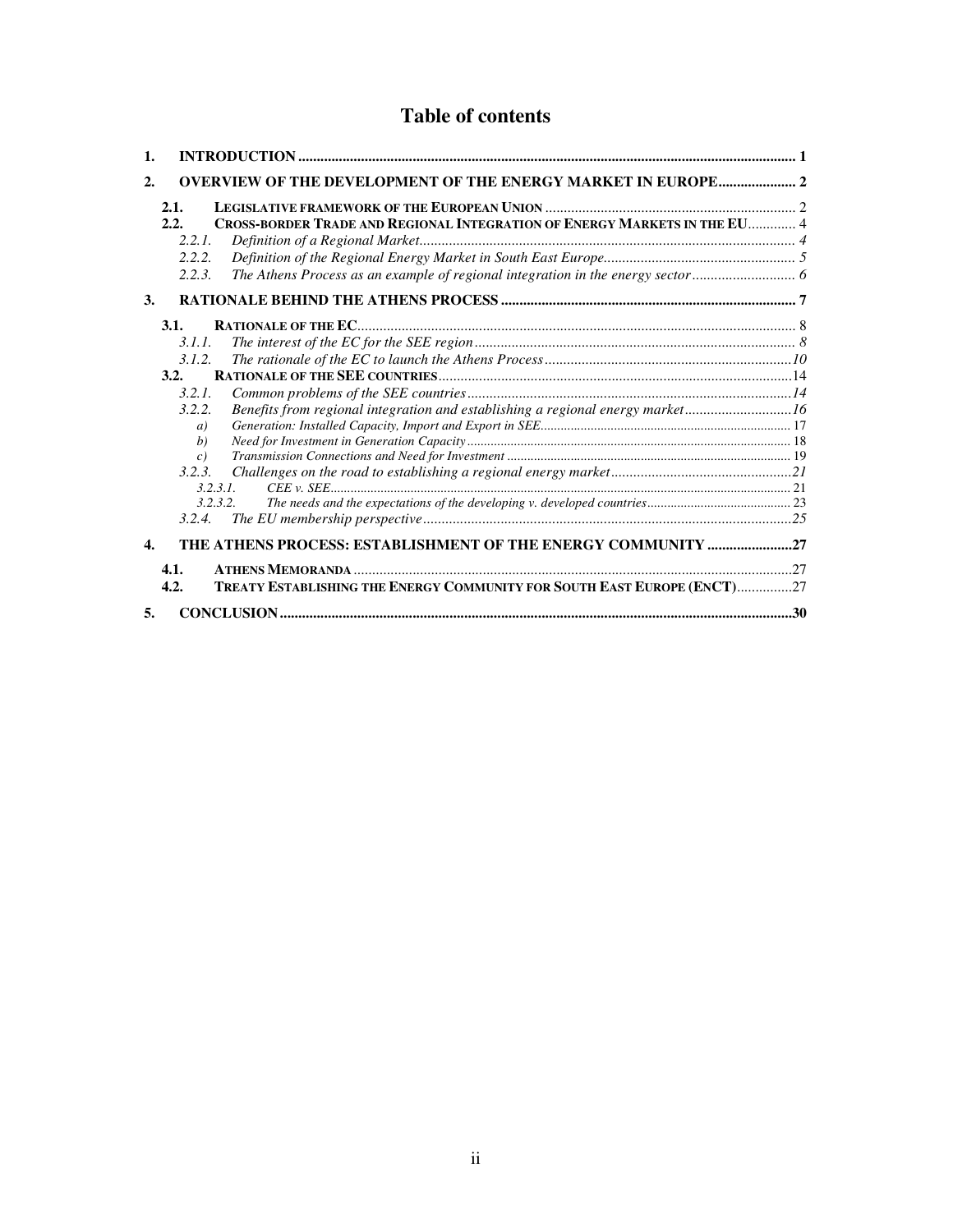## **1. Introduction**

 $\overline{a}$ 

The countries from South East Europe (SEE) have a clear perspective for membership in the European Union (EU) and a process of reforms is going on in them, including reforms in their energy sectors. Accepting the political obligation to adjust their legislation to the EC law in the energy sphere has been made explicit with signing the Athens Memoranda  $2002<sup>1</sup>$  and  $2003$ <sup>2</sup>, which were later implemented in the Treaty establishing the Energy Community for South East Europe (Energy Community Treaty -  $EnCT$ ),<sup>3</sup> signed between the EU and the nine countries from SEE.<sup>4</sup> The EnCT has the objective of creating a regional energy market (REM) in SEE which should later be integrated in the internal energy market. Through its implementation, the SEE countries are set to become part of the EU internal market in a key economic sector – energy, even before their accession to the EU.

Due to the fact that there is no comprehensive overview of the development of the Energy Community in the existing academic literature, this paper would try to fill in that gap. The paper will provide an overview of the Athens Process and the establishment of the Energy Community as well as an explanation of the rationale that led the EU to launch the idea and the countries of SEE to establish a REM.

The paper will argue that, unlike the reforms undertaken in Central and Easter Europe (CEE) which were focused on economic reforms, the countries from SEE had to go through a process of recovery from the political conflicts and wars that took place in the 1990s. Therefore, not the market reforms including the energy liberalisation and democratic governance, but conflict prevention and reforms for establishing the stability and restructuring of the physical infrastructure took place in the last decade in the SEE. Another point that will be stressed is the fact that the SEE countries are developing countries, which have needs that are in many aspects different from the needs of the developed countries such as the Member States of the EU. Nevertheless, exactly the model of liberalisation of the energy markets in the EU is the model that SEE countries are given to follow.

<sup>&</sup>lt;sup>1</sup> Memorandum of Understanding on the Regional Electricity Market in South East Europe and its Integration into the European Union Internal Electricity Market, signed in Athens on 15/11/02. *bis* D(2002) C2/BD/CA.

 $2$  Memorandum of Understanding on the Regional Electricity Market in South East Europe and its integration into the European Union Internal Electricity Market – Athens, on 8<sup>th</sup> December 2003, 15548/03/bis.

 $3$  Treaty establishing the Energy Community for South East Europe, signed on  $25<sup>th</sup>$  October 2005, OJ 2006 L 198/18 (the text of the Treaty is attached to the Council Decision of 29 May 2006 on the conclusion by the European Community of the Energy Community Treaty, OJ 2006 L 198/15). It entered into force on 01.07.2006. <sup>4</sup> The countries of the SEE are: the Republic of Albania, the Republic of Bulgaria, Bosnia and Herzegovina, the Republic of Croatia, the Republic of Macedonia, the Republic of Montenegro, Romania and the Republic of Serbia, as adhering parties, and, Kosovo through the United Nations Interim Administration Mission in Kosovo (UNMIK), pursuant to the United Nations Security Council 1244. Since 01.01.2007 Romania and Bulgaria have been full members of the EU.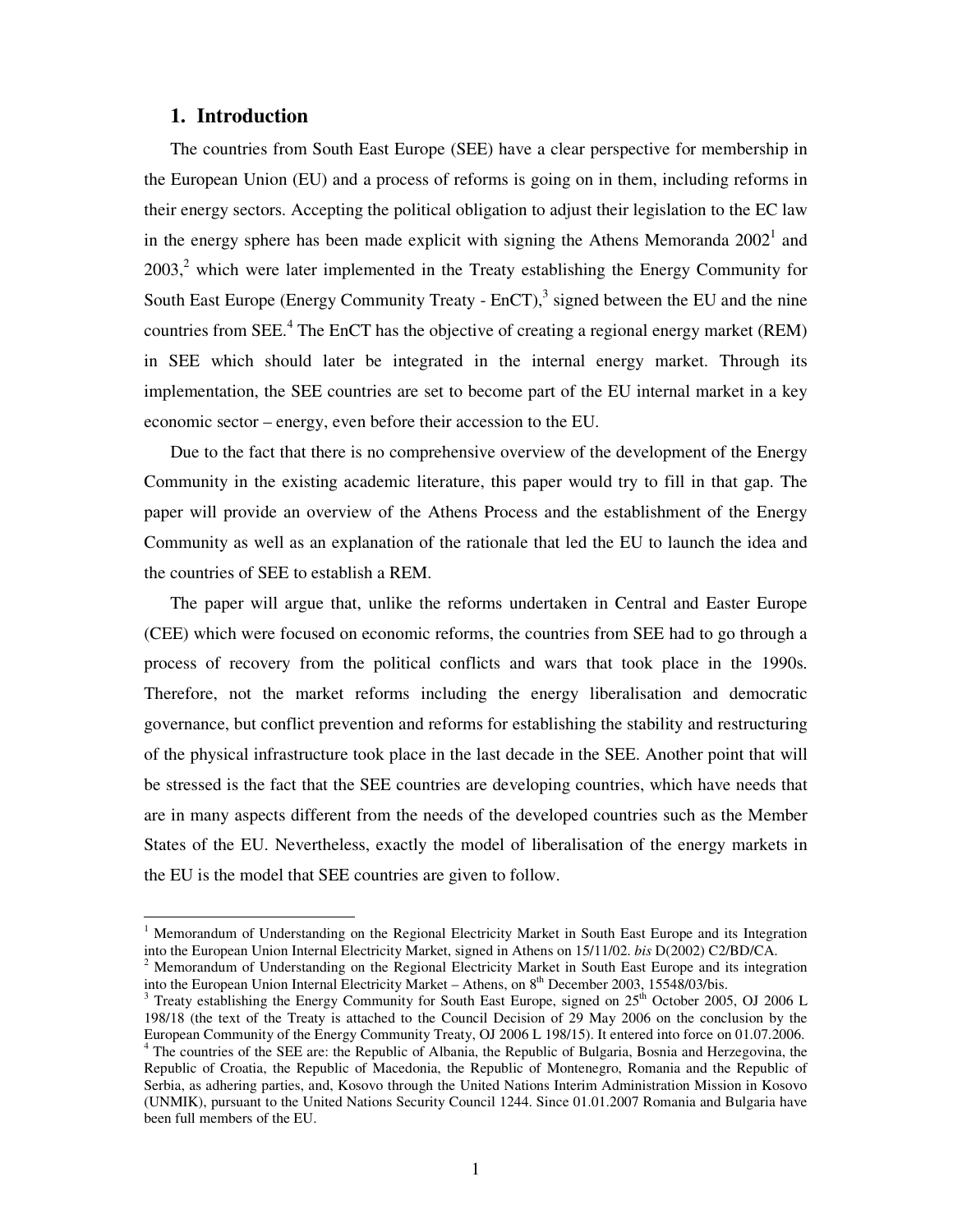## **2. Overview of the development of the Energy Market in Europe**

## **2.1. Legislative framework of the European Union**

Historically, national monopolies existed in the electricity markets in Europe and a state owned vertically integrated company operated in each country, meaning that the same company was dealing with production of electricity, its transport (transmission and distribution), as well as supply of electricity to the final consumers. Until the  $1960$ 's – '70's large interconnected networks were already built and energy was an essential part of the integration process of the European Community (EC) since the very beginning. That could be seen from the fact that two of the three founding treaties of the EC signed in the  $1950s<sup>5</sup>$  were specifically related to the energy sector.<sup>6</sup> The Treaty of Rome on the other hand, did not include any provision for a common energy policy<sup>7</sup> and due to the Member States' unwillingness to grant new competencies to the EC, specific energy chapter was not included in the EC Treaty neither with its later changes. Nevertheless, the EC Treaty provides for establishment of a common market<sup>8</sup> and it is clear that the common market covers the energy sector as well.

For a long period of the European integration, there was lack of clear competence of the Community to take measures on energy matters so it was relying on the legal basis of other EU competences, such as the internal market, environmental or external policy, as well as competition policy. Besides the competition law rules, the provisions for free movement of goods and services are also applicable to the energy sector. However, due to the fact that the competition law relies on *ex-post* action, it was not an effective way of creating a procompetitive regulatory framework in the energy sector and to introduce competition in markets where vertically integrated monopolies existed.<sup>9</sup> Therefore, the competition policy is complemented by sectoral legislation and there are now two sets of rules applicable to the energy sector: general competition and sector specific rules.

<sup>&</sup>lt;sup>5</sup> Treaty of Paris establishing the European Coal and Steel Community, Paris, signed on 18.04.1951, entered into force 25.07.1952 and expired 50 years later; Euroatom Treaty creating the European Atomic Energy Community, Rome, signed on 25.03.1957, entered into force on 01.01.1958.

<sup>&</sup>lt;sup>6</sup> CROSS, E. D., Electric utility regulation in the European Union: a country by country guide, Chichester: Wiley, 1996.

 $7$  Two views are presented in CAMERON, P. Competition in Energy Markets: Law and regulation in the European Union, 2nd edition, Oxford University Press, 2007 at 42, *supra* to explain why energy rules were not included in the EEC Treaty: 1. the intention was to treat energy in the same manner as any other economic sector and therefore it did not deserve any special status in the primary EC law and 2. it was a mistake that needed to be corrected with the Constitution for Europe.

 $8$  As defined in article 8(a) of the Single European Act [1987] OJ L169/1: "an area without internal frontiers in which the free movement of goods, persons, services and capital is ensured".

<sup>9</sup> KlACKENBERG D. at al, *Rethinking the EU Regulatory Strategy for the Internal energy Market,* No.52, December, CEPS Task Force Report, 2004.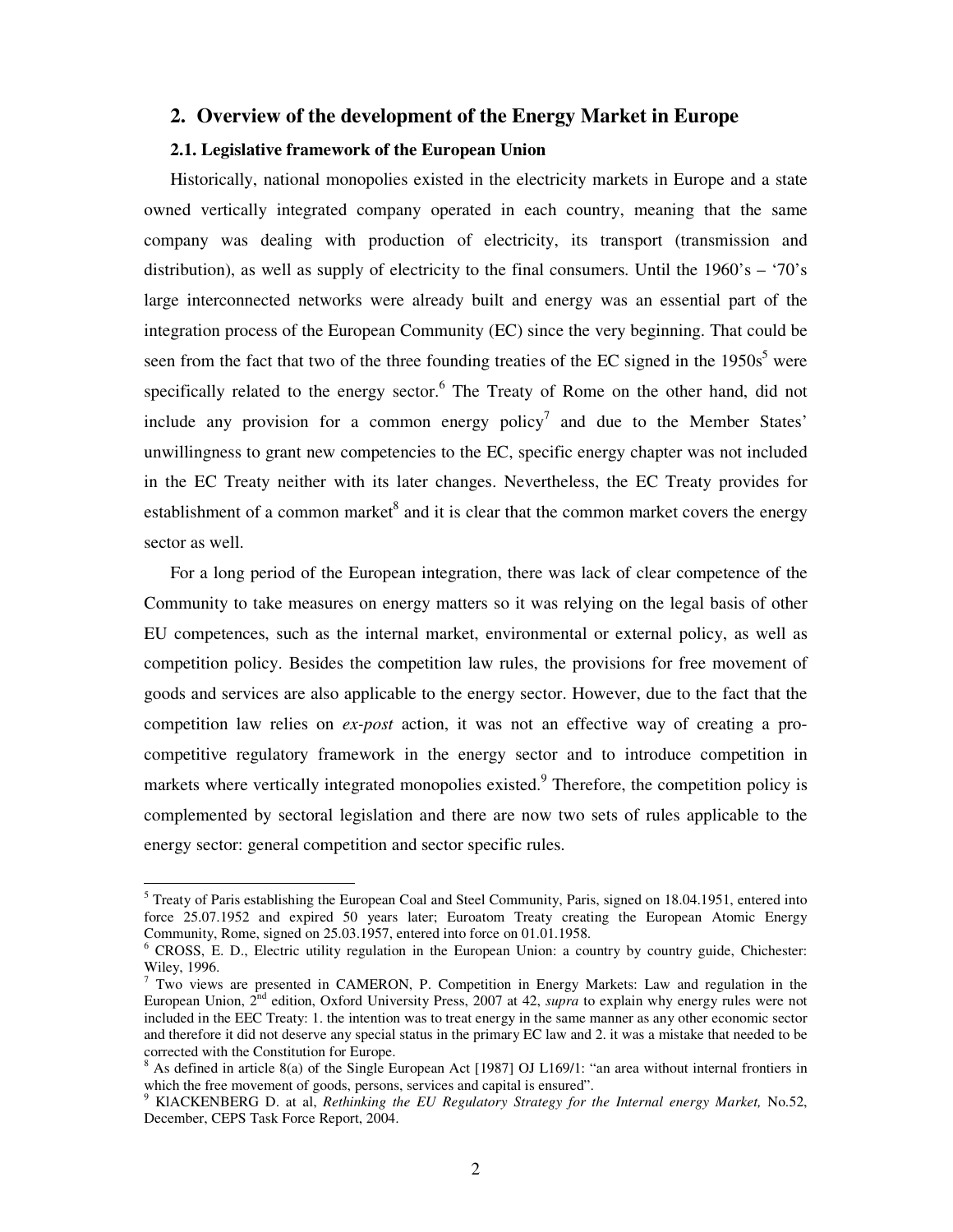The first more ambitious phase towards the liberalisation of the European energy market, involved fixing of a specific timetable for liberalization in 1996 with the adoption of Directive  $96/92/EC^{10}$  and Directive  $98/30/EC$ ,<sup>11</sup> concerning electricity and gas markets respectively. The objective of that first generation of liberalisation directives was to open the energy markets through gradual introduction of competition, thereby increasing the efficiency of the energy sector and the competitiveness of the European economy as a whole. After some years, the Commission has tabled a formal proposal for amendment of the first liberalisation directives and at the same time has proposed a Regulation setting out principles and procedures for cross-border exchanges of electricity. The result was the adoption of the second generation of liberalisation legislation: Directive  $2003/54/EC^{12}$  (Electricity Directive) and Directive  $2003/55/EC^{13}$  (Gas Directive), as well as Regulation 1228/2003/EC on crossborder exchanges in electricity.<sup>14</sup>

After couple of years of experience with the second legislative package for liberalization of energy markets, the single energy market was not established yet. This led the Commission to open an inquiry into the functioning of the European electricity and gas markets in June 2005.<sup>15</sup> It identified the remaining obstacles for creating a single energy market and on 19.09.2007 presented its third package for liberalization of the energy markets in the EU in which it proposed competition, regulatory and structural measures to be taken. The competition law remedies were needed to address the problems of market concentration, vertical integration and lack of market integration, which should be supplemented by regulatory and structural measures. The Commission tabled amendments of the Electricity and Gas directives strengthening their provisions.<sup>16</sup>

 $\overline{\phantom{a}}$ 

 $10$  Directive 96/92/EC of the European Parliament and of the Council of 19 December 1996 concerning common rules for the internal market in electricity, OJ 1996/L 27, 30.01.1997.

 $11$  Directive 98/30/EC of the European Parliament and of the Council of 22 June 1998 concerning common rules for the internal market in natural gas, OJ 1998/L 204, 21.07.1998.

<sup>&</sup>lt;sup>12</sup> Directive 2003/54/EC of the European Parliament and of the Council of 26 June 2003 Concerning Common Rules for the Internal Market in Electricity and Repealing Directive 96/92/EC, OJ 2003/L 176/37, 15.07.2003.

<sup>&</sup>lt;sup>13</sup> Directive 2003/55/EC of the European Parliament and of the Council of 26 June 2003 concerning common rules for the internal market in natural gas and repealing Directive 98/30/EC, OJ L 176 of 15.7.2003.

<sup>&</sup>lt;sup>14</sup> Regulation (EC) No 1228/2003 of the European Parliament and of the Council of 26 June 2003 on the Conditions of the Access to the Network for Cross-Border Exchanges in Electricity, OJ 2003/L 176/1, 15.07.2003.

<sup>&</sup>lt;sup>15</sup> Commission decision (EC) No (2005) 1682 of 13 June 2005 initiating an inquiry into the gas and electricity sectors pursuant to Article 17 of Council Regulation (EC) No 1/2003.

<sup>&</sup>lt;sup>16</sup> European Commission, Explanatory Memorandum to the Third package for liberalization of the energy markets, Brussels, 19.09.2007, COM (2007) Draft.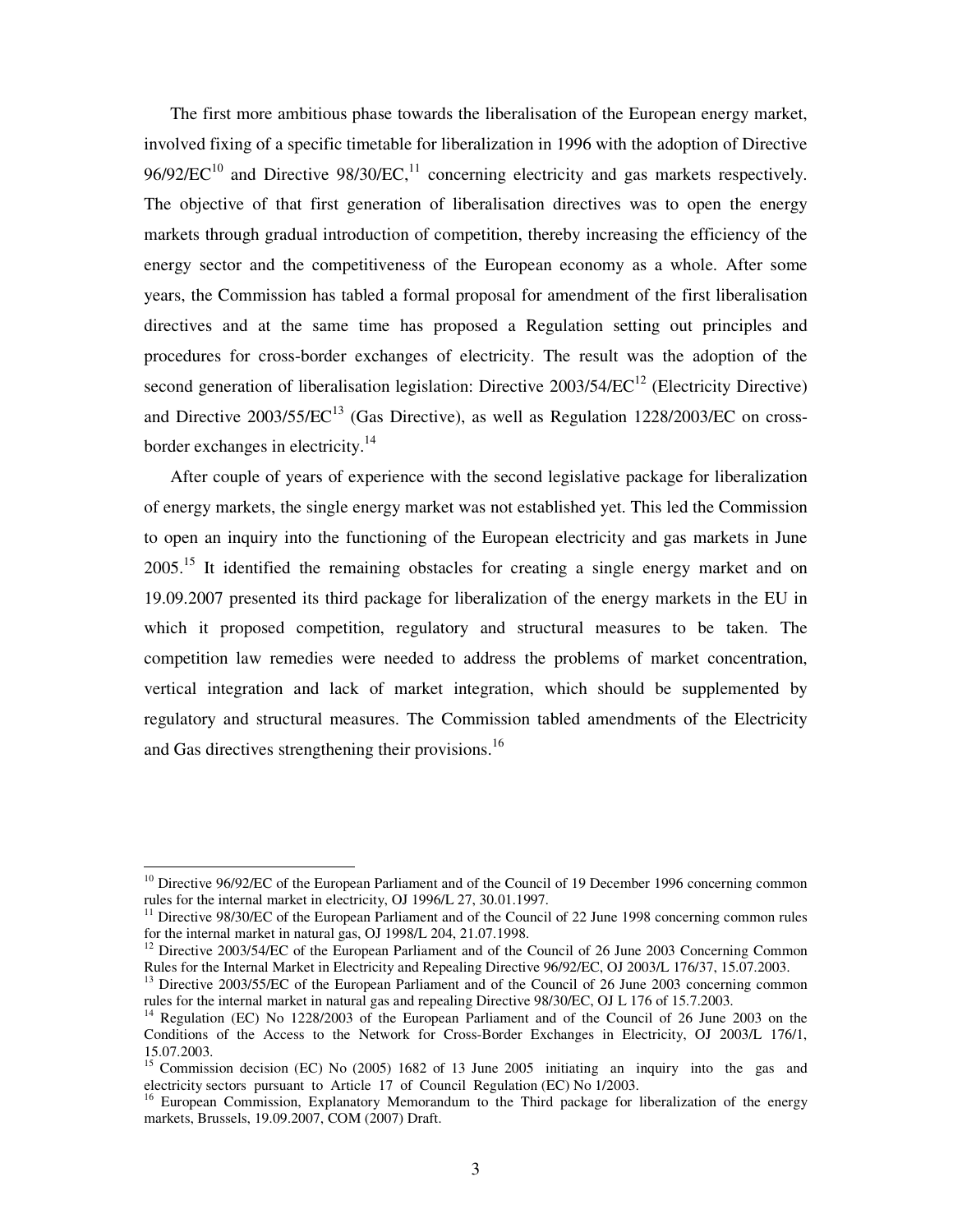#### **2.2. Cross-border Trade and Regional Integration of Energy Markets in the EU**

Besides the many important issues concerning the liberalisation of the electricity markets that are out of the scope of this paper, the Electricity Directive did not include provisions on cross-border trade of electricity. It was decided that this issue should be dealt with directly applicable instrument, i.e. a regulation was seen as more suitable than a directive. Therefore, together with the second Electricity Directive, Regulation  $1228/2003/EC^{17}$  was adopted which sets the basic rule for cross-border exchanges in electricity and was supplemented by Guidelines on congestion management  $(CMG)^{18}$  and by Trans-European Energy (TEN-E) Guidelines.<sup>19</sup>

It is widely accepted that the objective for establishing an internal energy market in the EU would be more easily achieved through establishment of several regional markets. Not only more harmonised rules, but also the physical, institutional and political links are stronger at regional level.<sup>20</sup> In spring 2006, European Regulators Group for Electricity and Gas (ERGEG) with support of the European Commission, launched two Regional Initiatives: Electricity Regional Initiative (ERI) and Gas Regional Initiative (GRI). They are seen as an interim step and consequence to the idea of moving from national electricity and gas markets to an internal market. $21$ 

## 2.2.1. Definition of a Regional Market

As explained in the preceding paragraph, establishing a regional energy markets became a "natural" way of establishing the internal electricity market.<sup>22</sup> Therefore, the idea for establishing a regional energy market in SEE, which is the focus of this paper, is not unique. As stated above, in the EU there are already seven regional energy markets defined, and the idea for their establishment was discussed by the European Regulators even before the official launch of the Regional Initiative (ERI and GRI mentioned above) in spring 2006.

<sup>17</sup> Regulation No 1228/2003, *supra*.

<sup>&</sup>lt;sup>18</sup> Commission Decision (EC) No (2006) 770 of 9 November 2006 amending the Annex to Regulation (EC) No 1228/2003 on conditions for access to the network for cross-border exchanges in electricity OJ L312/59.

<sup>&</sup>lt;sup>19</sup> Guidelines for Trans-European energy networks, Decision No 1364/2006/EC of the European Parliament and the Council of 6 September 2006 laying down guidelines for trans-European energy networks and repealing Decision 96/391/EC and Decision No 1229/2003/EC OJ L 262, 22.09.2006, p.1-23 (hereinafter, TEN-E Guidelines).

<sup>20</sup> CAMERON, P. (2007) *supra*, at 110.

 $21$  Some authors see the Regional Initiatives as "a single market initiative in disguise". See: ZIMMENRMANN, F. and TALUS, K., *Regulation of Electricity Markets at the EU level,* European Energy and Environmental Law Review, February 2008 at 16.

<sup>&</sup>lt;sup>22</sup> ERGEG, Regional Initiative Annual Report 2008: The Regional Initiatives – Europe's key to energy market integration, 26.02.2008.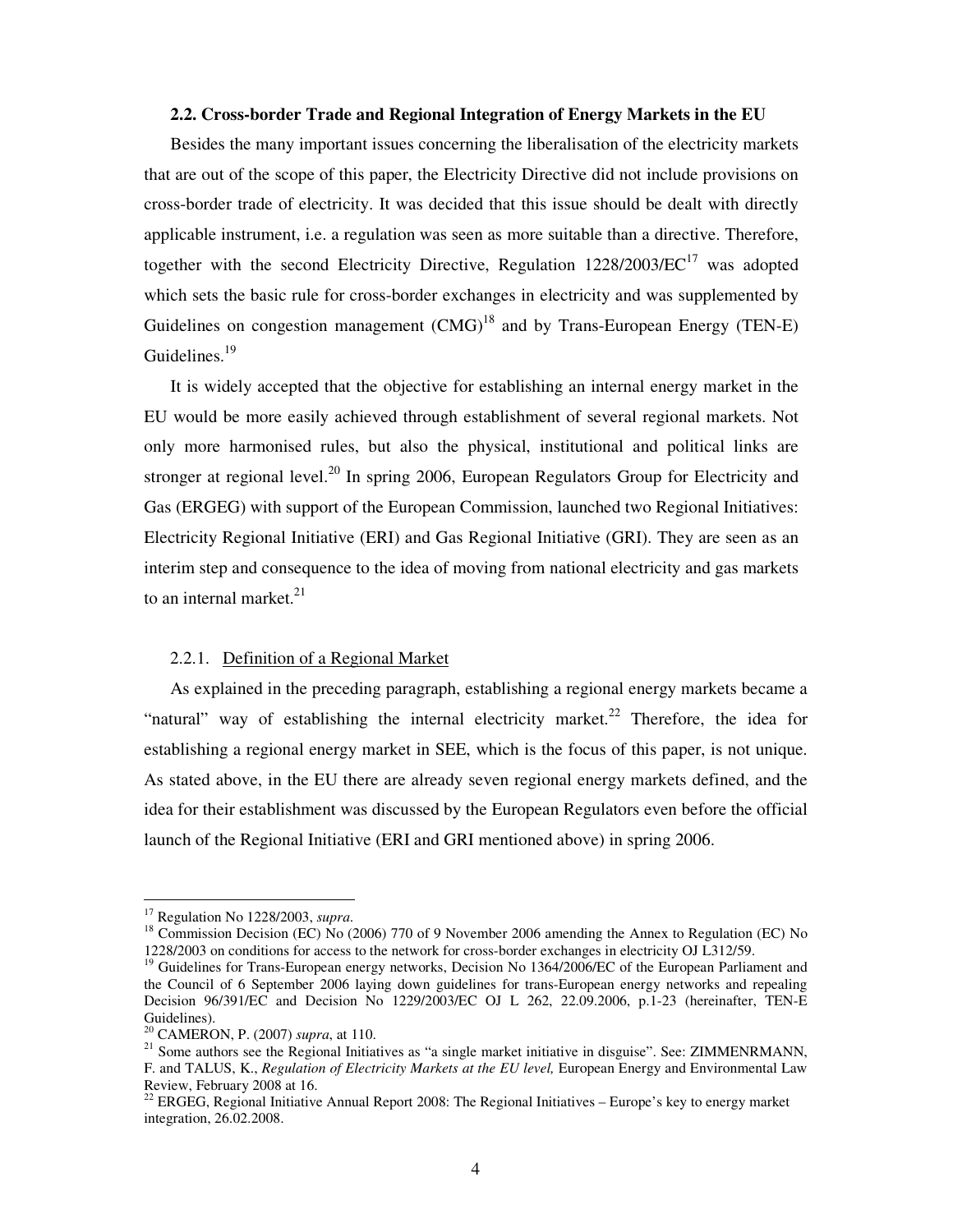As the factors such as, geography and physical proximity, the common historical heritage, culture, partly language and social and economic cohesiveness, are conducive to regional economic integration, $^{23}$  according to the Council of European Energy Regulators (CEER), there are some preconditions which might be a signal that REM may exist in a certain area. If there is sufficient transmission capacity between the markets within the region, and if that capacity is made available to market participants could be the technical signal. If furthermore, there are no distortions within the local markets which significantly could affect the functioning of the regional market could be another point of relevance. And if also an appropriate legal and regulatory framework is in place and if the national institutions from the countries co-ordinate and co-operate closely with each other within that appropriate framework, could strengthen the possibility for existence of a regional market.<sup>24</sup>

It should be stressed that defining the geographic scope of the REM is a very important issue. On the other hand, defining the borders of a regional market is not an easy task. It depends on the national and cross-border transmission capacity, congestions in the interconnections and experienced peak demand.<sup>25</sup> Furthermore, there might be overlap between the markets and one national electricity market may tend to fall in different regional structures.

## 2.2.2. Definition of the Regional Energy Market in South East Europe

The Congestion Management Guidelines define the seven REMs in Europe without mentioning the SEE region. The definition and the geographical scope of this potential  $8<sup>th</sup>$ region in Europe are still not clear and it shows the possibility for some of the countries to belong to more then one regional market. For example, Romania have expressed willingness to join the Central-East (CEE)  $REM^{26}$  instead of remaining in SEE, and Bulgaria have stated its own limited terms and conditions for participation.<sup>27</sup> Furthermore, Croatia have stated that it would give two borders to the CEE (with Slovenia and Hungary) and two to the SEE (with

<sup>&</sup>lt;sup>23</sup> Grupe, C. and Kušić, S., *Intra-regional cooperation in the Western Balkans: Under which conditions does it foster economic progress?*, Discussion Paper 37, Centre for the Study of Global Governance, London School of Economics and Political Science, 2005.

<sup>&</sup>lt;sup>24</sup> ERGEG, A Creation of Regional Electricity Markets, 08.06.2005, at pp.5-6

<sup>25</sup> DEITZ, L., et al. *The Energy Community of South East Europe: Challenges of, and Obstacles to Europeanisation*, CCP Working Paper 08-4.

<sup>&</sup>lt;sup>26</sup> The CEE REM covers: Austria, Czech Republic, Germany, Hungary, Poland, Slovakia and Slovenia.

<sup>&</sup>lt;sup>27</sup> Information from a presentation by Goran Majstrovic, Energy Institute Hrvoje Pozar Croatia, Network Issues in Electricity Markets-South East Europe Study Case, presented at the Advanced Training Course in Electricity Markets, Florence School of Regulation, 31.03-04.04.2008.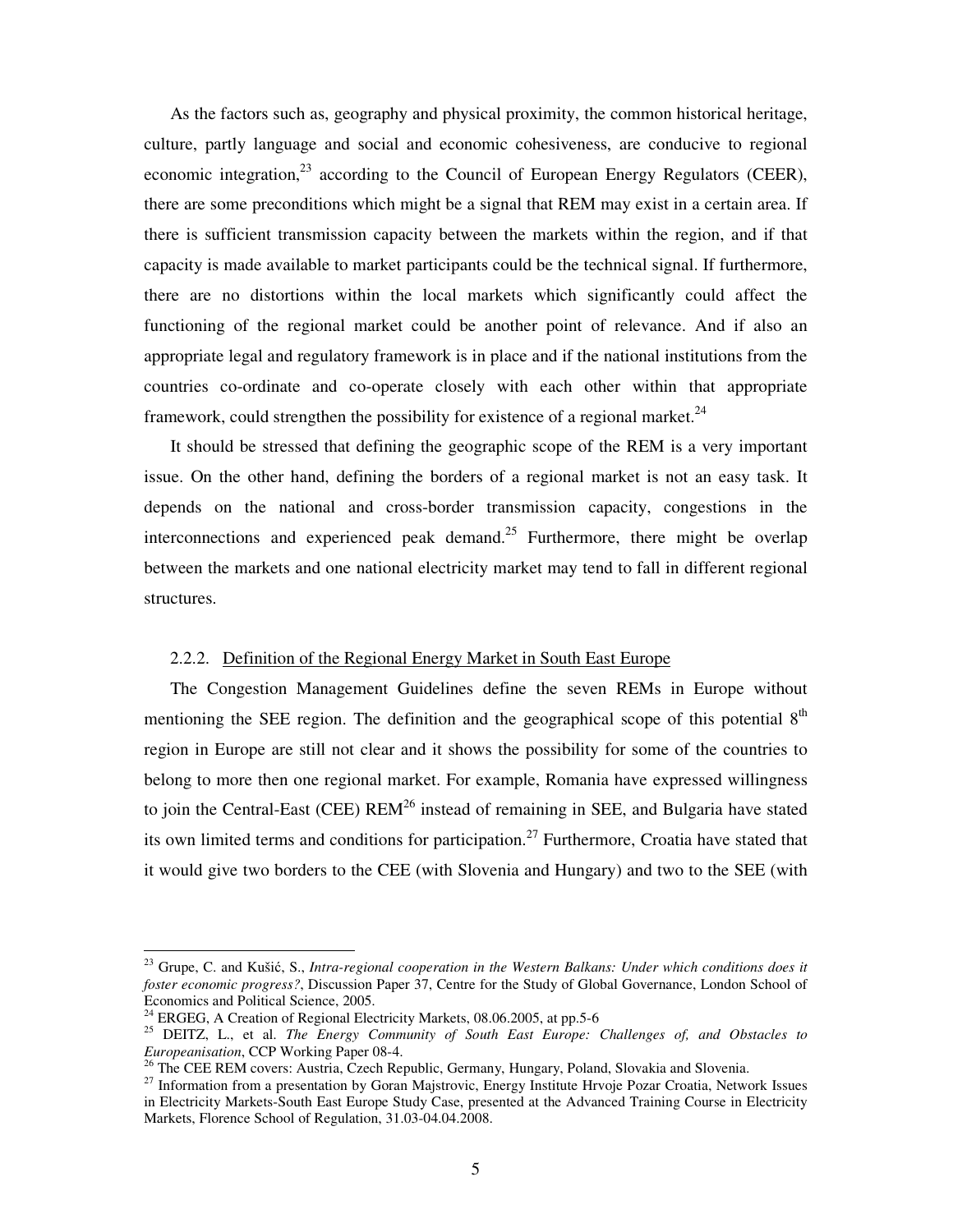Bosnia and Herzegovina and Serbia), whereas Serbia retains full control over all interconnections, negating the existence of UNMIK interconnections.<sup>28</sup>

The Energy Community Regulatory Board (ECRB) recognizes the importance of defining the borders of this region and consequently the perimeter countries to it. Therefore, it has asked the ERGEG Electricity Working Group to make a recommendation to ERGEG with regards to establishing an  $8<sup>th</sup>$  region in Europe, and the Commission to start the common Commitology procedure between the EU and the contracting parties of the Energy Community Treaty with that regard.<sup>29</sup> However, until the present moment, this has not been done even though activities have been taken having in mind the abovementioned difficulties. In particular, in its decision of  $27.06.2007<sup>30</sup>$  implementing the Commission Decision of 9.11.2006 amending the Annex to Regulation 1228/2003/EC on conditions for access to the network for cross-border exchanges in electricity, $31$  the Ministerial Council of the Energy Community stated that common coordinated congestion management method and procedure for allocation of the capacity to the market shall be implemented by the end of 2008 and will be applicable to the so called  $8<sup>th</sup>$  region. This region according to the Ministerial Council Decision is formed by the territories of the Parties adhering to the EnCT, as well as the Republic of Bulgaria, Hungary, Romania, Slovenia, the Hellenic Republic and the territory of the Republic of Italy with regards to the interconnections with the territories of the Parties of the EnCT.

Finally, it should be borne in mind that the definition of the geographical scope is a very important issue because it is the first step towards the creation of the market itself.

#### 2.2.3. The Athens Process as an example of regional integration in the energy sector

As it was announced in the paragraphs above, in a liberalized electricity market crossborder trade of energy becomes more attractive and it should therefore be stimulated. A fundamental precondition to such liberalization is the existence of a comparable regulatory

<sup>28</sup> *Ibid*

<sup>&</sup>lt;sup>29</sup> Energy Community Secretariat, Report on the Implementation of Regulation 1228/2003/EC on Conditions for Access to the Network for Cross-Border Exchanges in Electricity in the Contracting Parties to the Treaty Establishing The Energy Community, Ref: 4thECRB/R1228/rev-final/12-10-2007(ECS), ECRB Ref: R07-GA-04-05 final, October, 2007 at 7 (hereinafter, Energy Community Secretariat, Report on Implementation of Regulation 1228/2003).

<sup>&</sup>lt;sup>30</sup> Ministerial Council of the Energy Community, Decision 2008/02/MC-EnC: on the implementation of Commission Decision of 9.11.2006 amending the Annex to Regulation 1228/2003/EC on conditions for access to the network for cross-border exchanges in electricity.

<sup>31</sup> Commission Decision (EC) No (2006) 770 of 9 November 2006, *supra*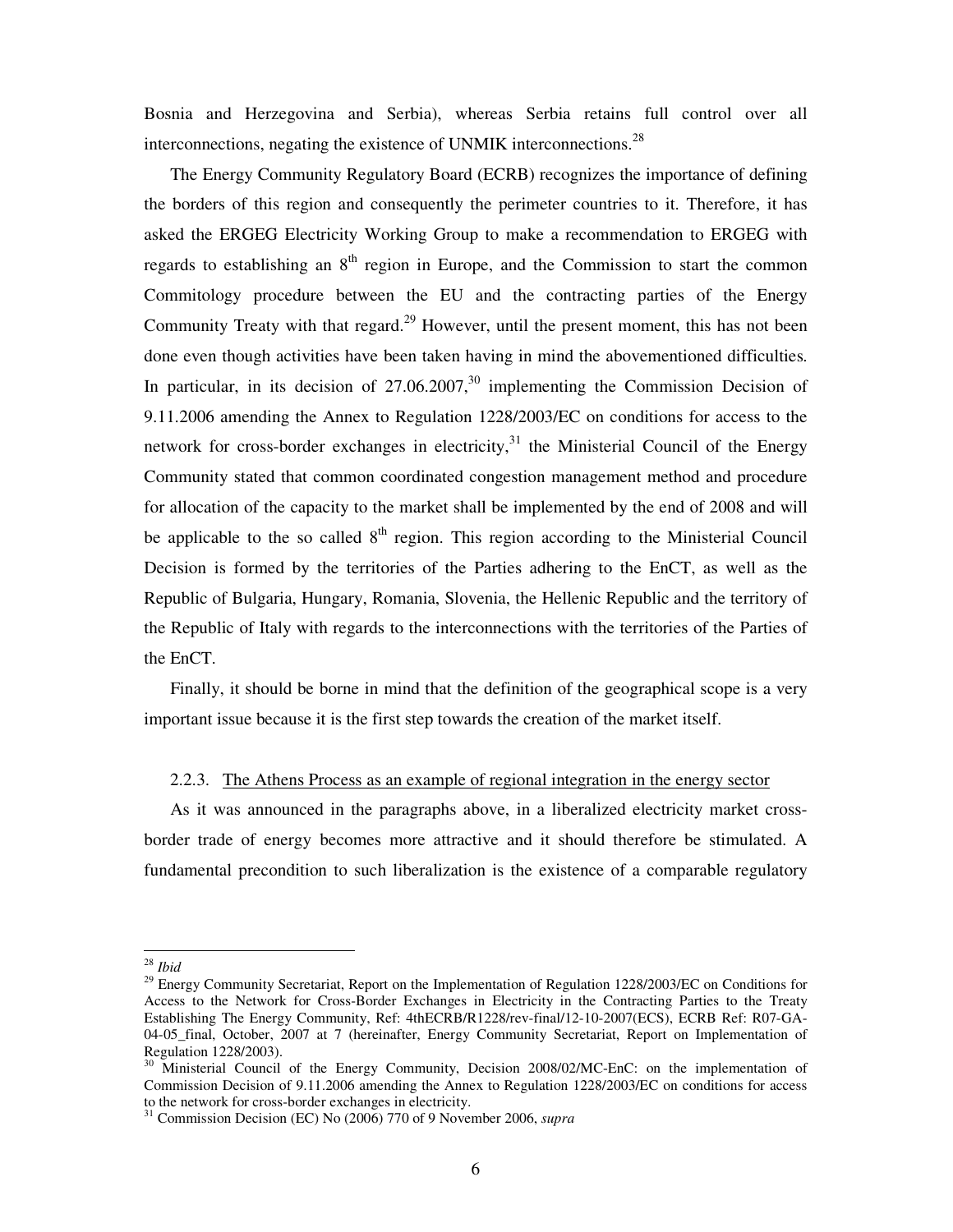framework in all countries concerned.<sup>32</sup> Additionally, it is desirable to establish similar market structures in the neighbouring regions, which would both anticipate further integration and recognize the situation of the existing grid interconnections.<sup>33</sup> A common framework may be established notably through the conclusion of bilateral or regional agreements not only between the regions in the EU, but also between the EU and third countries. In this later case the third countries concerned have to have an electricity market organized in compliance with the basic principles of the energy *acquis*.

Good example of such regional arrangement is the conclusion of the Energy Community Treaty<sup>34</sup> in 2005 between the EC and the countries of the SEE in the framework of the Athens Process. In addition to the Contracting Parties of the EnCT (the EC and the countries from SEE), any Member State of the EU may obtain the status of a Participant, which has the right to take part in all the institutional meetings of the Energy Community. For instance, Bulgaria and Romania were parties of the EnCT, but after their accession to the EU in 2007 their legal status has changed from Contracting Parties to Participants. As of April 2008, there are fourteen Participants to the Energy Community.<sup>35</sup> In addition, there are five countries with a status of Observers to the Energy Community.<sup>36</sup>

In the following paragraphs, the rationale behind the Athens Process will be presented in more details, explaining the reasons why the EU have launched and supported the process and what was the motivation for the SEE countries to accept the requirements stemming from it.

## **3. Rationale behind the Athens Process**

After briefly discussing the development of an internal energy market in the EU, the Athens Process with the EnCT as its result, have been introduced in the previous paragraphs. As stated above, the idea behind the establishment of the Energy Community is to create a regional energy market in SEE which would be integrated into the EU internal energy market. This imposes obligation on the countries of SEE to establish their regional market which would be compatible and in accordance with the rules that govern the EU internal energy

 $32$  Communication from the Commission to the Council and the European Parliament: Completing the Internal Energy Market, Brussels, 13 March 2001, COM (2001) 125 final.

<sup>&</sup>lt;sup>33</sup>European Commission, DG TREN, Strategy Paper: Medium - Term Vision for the Internal Electricity Market, Brussels 01.03.2004.

<sup>34</sup> Treaty establishing the Energy Community for South East Europe, *supra*

<sup>&</sup>lt;sup>35</sup> See: http://www.energycommunity.org/portal/page/portal/ENC\_HOME/ENERGY\_COMMUNITY/Stakeholders/Participants (last

visited: 28.01.2009).

<sup>&</sup>lt;sup>36</sup> Georgia, Moldova, Norway, Turkey and Ukraine are granted with status of Observers.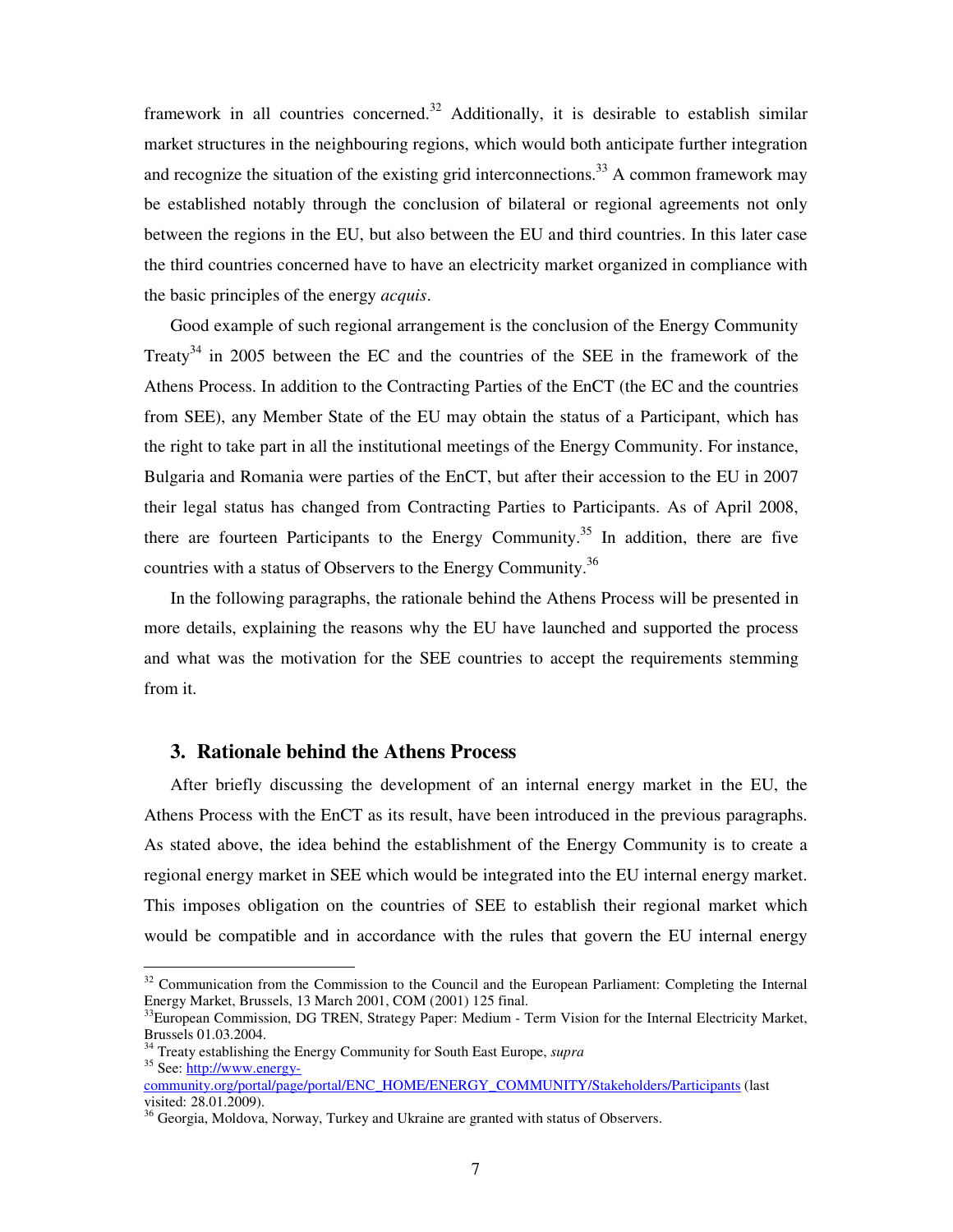market. Nevertheless, it should be borne in mind that even though energy has been considered as one of the most important issues since the beginning of the European integration in the 1950s, the legislative and the real creation of the EU internal energy market itself begun only in the 1990s. This is forty years after the creation of the Community, when the rest of the common market has been almost completed and when strong economic integration between the Member States was in place. This is not the case with the SEE, because there is no such a strong regional integrated community between the countries from the region. Moreover, it should not be forgotten that the countries in SEE are developing countries, which are still in transition trying to reform their systems and to implement market economy after the central planned economy that existed in the socialist period. Furthermore, countries in SEE are trying to stabilise their political and security situation at national and also at regional level by trying to re-build friendly relations with their neighbours after the wars that took place in the region in the 1990s.

Having stated these diametrically different situations present in the EU and SEE, the question of whether the existence of the Energy Community is sustainable and whether is worth doing research on it comes to one's mind. Therefore, the purpose of the following part of this paper is to try to identify the driving forces behind the Energy Community.

#### **3.1. Rationale of the EC**

 $\overline{\phantom{a}}$ 

#### 3.1.1. The interest of the EC for the SEE region

Before turning to the discussion of the rationale of the EC behind the idea for the Athens Process and the creation of the Energy Community, the question about the interest and the concern of the EU in the SEE region in broader terms needs to be addressed. The political science literature has tried to give an explanation to this question, which as will be shown later in this paper, seems to be justified. Bringing peace and stability to the SEE region, after the conflicts and wars that took place in the '90, would contribute to the overall stability and friendly relationships in Europe. It is not questionable that overcoming the instability and insecurity might open the door to foreign investment in the region, as well as to encourage its economic development and prosperity.<sup>37</sup> All these opportunities for economic growth along with the signs for political stability in SEE are relevant for the EU and its role at the

<sup>37</sup> Gavranović, A. *The Stability Pact – the prospects and perils of regional economic co-operation*, South East Europe Review for Labour and Social Affairs, issue: 01/2001, pp: 161-171, at 162 and Qerimi, Q., Sergi, B., *The European Union and its prospective enlargement to the southeast*, South East Europe Review for Labour and Social Affairs , issue: 04 / 2005, pages: 15-32.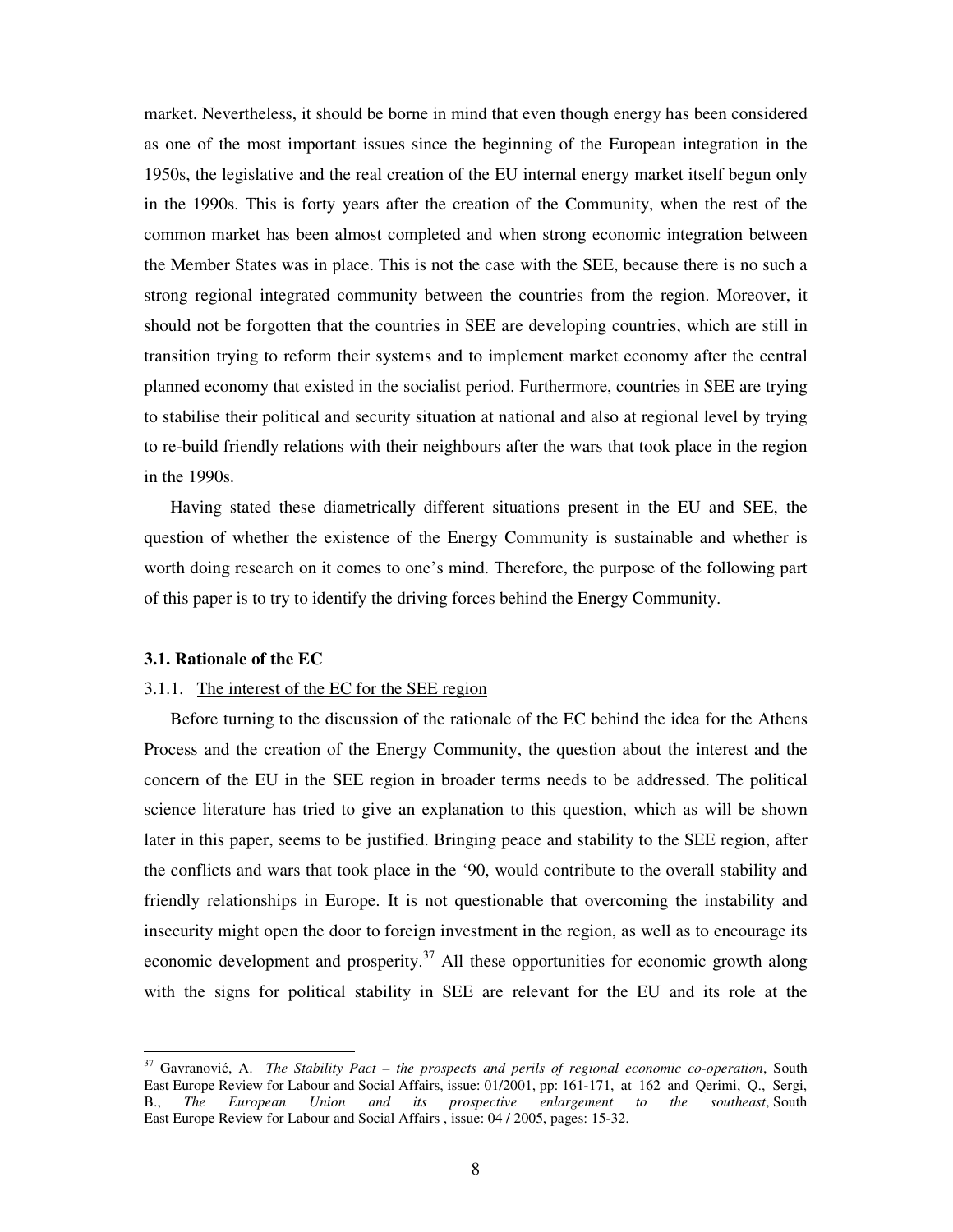international scene. In order to help the countries from SEE to pave the path of economic growth, the EU has established programs for financial assistance for the region.<sup>38</sup>

In addition to this economic rationale and the prospects of the SEE, other cross-border issues that are affecting the still fragile stability<sup>39</sup> of the region are foreign direct investment, trade and transport facilitation, people mobility and migration, environmental protection as well as energy supply. Taking into consideration the strategic geo-political position of the whole region, those issues need to be addressed as part of a broader regional vision. Some authors have underlined that seeing SEE as a bridge between Europe and Asia, CEE and the western Asia and Russia, brings one to the conclusion that national and bilateral solutions would not be enough to address the issues of economic development, energy policy and other strategic issues.<sup>40</sup> In fact only a pan-European framework and regional organisations could be expected to be effective.<sup>41</sup> Those pan-European visions "set the bilateral as well as regional dimensions in a coherent and significant framework for an efficient development of economic, political and cultural co-operation" as well as "ensure a bold and new vision for SEE and also for Europe as a whole." $42$ 

Many regional initiatives that were launched in this region, the Stability Pact for SEE (which together with the EU stands behind the idea of the Energy Community) being one of them, could be seen against that general background.<sup>43</sup> Most of these regional forms of cooperation were not initiatives launched by the SEE countries themselves, which made the very notion of regional co-operation part of the post-conflict stabilisation efforts of the international community. Therefore, the SEE countries mostly perceived them as going back to the Yugoslavian model and they were often reluctant to engage and to accept those regional

<sup>&</sup>lt;sup>38</sup> EU has designed a Community Assistance for Reconstruction, Development and Stabilisation (CARDS) Programme, which together with PHARE (Poland and Hungary: Assistance for Restructuring their Economies), ISPA (Instrument for Structural Policies for Pre-Accession), SAPARD (Special Accession Programme for Agriculture and Rural Development), has later been replaced by an instrument for Pre-Accession Assistance (IPA) for the period of 2007-2013.For IPA see: Council Regulation (EC) No 1085/2006 of 17 July 2006 establishing an Instrument for Pre-Accession Assistance (IPA) OJ 2006 L 210/82, 31.7.2006. For detailed rules implementing IPA see: Commission Regulation (EC) No 718/2007 of 12 June 2007 implementing Council Regulation (EC) No 1085/2006 establishing an instrument for pre-accession assistance (IPA) OJ 2007 L 170/1, 29.6.2007. The total pre-accession funding for the current financial framework (2007-2013) is € 11.5 billion.

<sup>&</sup>lt;sup>39</sup> For the view that the EU "aims at exporting the EU's zone of peace into the South-Eastern corner of Europe by engaging regional governments in its initiatives" see: Kavalski, E., *The Western Balkans and the EU: the probable dream of membership*, South East Europe Review for Labour and Social Affairs, issue: 01+02 / 2003, pp: 197-212.

<sup>40</sup> Solioz, C., *Rethinking south-eastern Europe through a pan-European perspective*, South East Europe Review for Labour and Social Affairs, issue: 02 / 2007, pp: 67-80 at 73.

<sup>41</sup> *Ibid* 

<sup>42</sup> *Ibid* at 74.

<sup>43</sup> For non-exhaustive list see: Solioz, C., *Rethinking south-eastern Europe through a pan-European perspective*, *supra* at 77.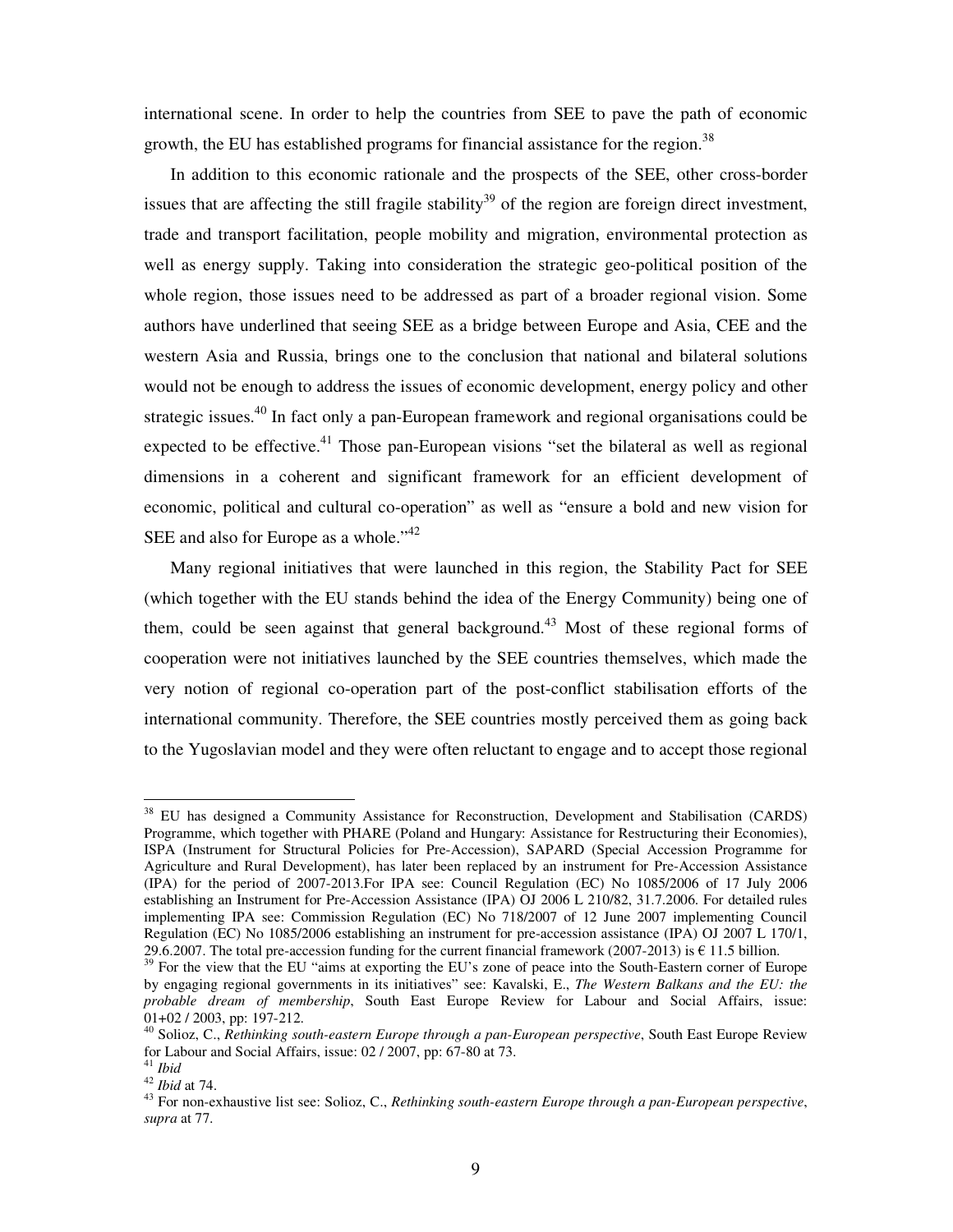initiatives. Now, the transformation of the Stability Pact into Regional Co-operation Council (RCC) based in Bosnia and Herzegovina, shows that the SEE countries have started to be more open for cooperation and integration, not only bilaterally each of them with the EU, but also among themselves, and have changed their attitude accepting cooperation at regional level as well. $44$ 

#### 3.1.2. The rationale of the EC to launch the Athens Process

The completion of the EU's internal energy market strengthened the need for an explicit European Energy Policy. In its Green Paper of March  $2006<sup>45</sup>$ , the Commission set the basis for such a policy, which is expected to meet three core objectives: sustainable development, competitiveness and security of supply. For that purpose it underlined six priority areas, one of which is the common external energy policy.<sup>46</sup> It should be noted that the idea for common external energy policy develops in a period in which Europe is facing great challenges in the energy field.<sup>47</sup> For example, there is a need for investment for changing the old infrastructure and for building new interconnections between the Member States. Furthermore, it should not be forgotten that the EU is dependent on import of primary fuels, such as oil and gas in around 50% of its total consumption. On the other hand, about half of the known natural gas reserves are located in Russia and Iran, while most of the oil reserves are placed in Russia, Saudi Arabia, Iraq and Iran. Another important issue that has an impact on the European energy policy is that not only the EU's demand, but also the world's energy demand is expected to rise due to the growth in the global economy driven in particular by China and India. For instance, during 2008 the oil and gas prices on a world wide level were rising which, certainly had an impact on the prices of electricity in the Member States of the EU, due to the fact that oil and gas are the main fuels used for production of electricity. In addition to all this, the growth in energy consumption is expected to increase the emission of greenhouse gases and to cause climate changes, issues addressed at European level as well.

Having in mind this global context, the EU has set the following priorities in the energy field: the creation of competitive internal energy markets; the diversification of the energy

<sup>44</sup> *Ibid* at 78.

<sup>&</sup>lt;sup>45</sup> European Commission, Green Paper: A European Strategy for Sustainable, Competitive and Secure Energy, Brussels, 8 March 2006, COM (2006) 105 final.

<sup>&</sup>lt;sup>46</sup> The other priority areas were: completion of the internal energy market, solidarity among Member States, sustainable, efficient and diverse energy mix, measures addressing the climate change, strategic energy technology plan.

<sup>47</sup> On the views about the challenges that EU is facing in the energy sphere see: BUSEK, E., *The Energy Community Treaty: Securing the Energy Supply in Southeast Europe and in the EU*, SÜDOSTEUROPA Mitteilungen Vol. 05-06/2006, p.16-21.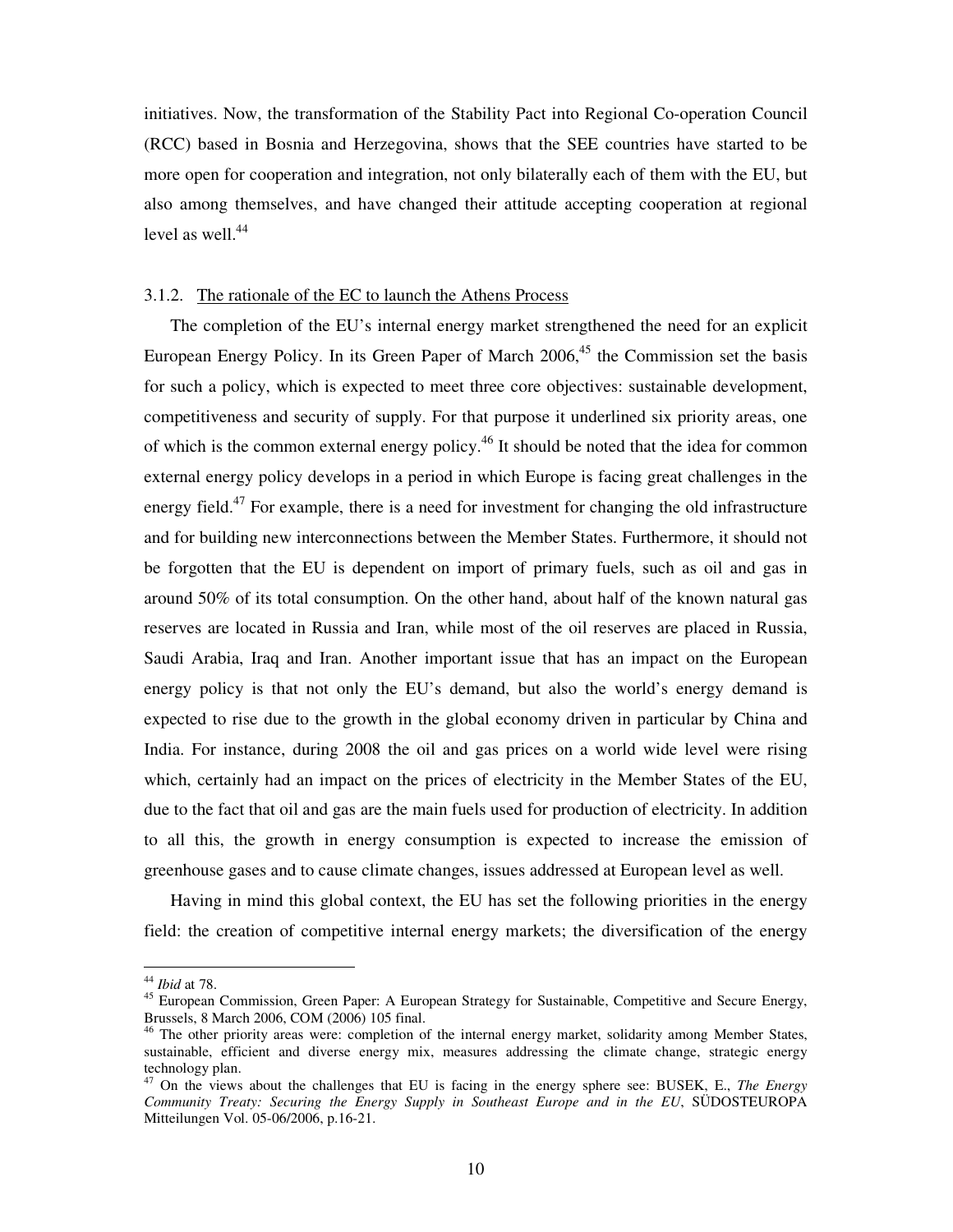mix, suppliers and supply routes; energy efficiency; solidarity and an external energy policy. According to Erhard Busek, the Coordinator of the Stability Pact, the Energy Community which creates the largest internal energy market in the world bringing together all the Member States and the countries from  $SEE<sub>1</sub><sup>48</sup>$  have a certain role in achieving all of the abovementioned priorities.<sup>49</sup> Therefore, the rationale behind the idea of the European Commission to launch the idea for establishing the Energy Community is going to be analysed in the light of those priorities:

a) *Firstly*, having in mind that the EU imports high percentage of its energy consumption one of the priorities would be a *diversification of the energy mix, suppliers and supply routes.* The countries from SEE, even though as the Member States of the EU, are free in making choice of their national fuel mix the obligations stemming from the EnCT would make them rethink and improve that mix. Renewable energy is already playing an important role in the region, namely thanks to the potential of the small hydropower plants (HPPs). At this point it is worth recalling that the SEE countries with the EnCT have undertaken the obligation to implement the Renewables and Biofuels Directives. Due to the fact that, except in Romania and Bulgaria, the gasification of the SEE region is very weak, most of the countries are making studies for the possibilities for increasing or building new gas pipelines. From the perspective of the EU's dependence on imported fuels used for production of electricity, SEE is considered to be able to provide for a substantial gas storage capacity and to serve as a transit area for new pipelines supplying the Member States. The diversification of suppliers and supply routes could be made possible by the construction of liquid natural gas (LNG) facilities, which would make it possible to import gas from the East.<sup>50</sup> In addition, pipelines to connect the region with Turkey could be built. There are two main projects that deserve to be mentioned at this point. The first one is the Nabucco pipeline, which connects the Caspian region, Middle East and Egypt via Turkey, Bulgaria, Romania and Hungary to Austria and further on with the Central and Western European gas markets. The pipeline's length would be approximately 3,300km and could supply between 5 to 10% of the EU's energy demand.<sup>51</sup>

 $\overline{\phantom{a}}$ 

 $48$  European Commission, Ministers hail largest energy internal market in the world – Energy Community Treaty, Brussels, 08.06.2006, IP/06/757.

<sup>49</sup> BUSEK, E., *The Energy Community Treaty: Securing the Energy Supply in Southeast Europe and in the EU*, *supra*

<sup>50</sup> In its Discussion and Consultation Note of 2004, *supra* at 9, the Commission sees the possibilities for supply of gas from the East as key to energy security of supply for the region.

<sup>&</sup>lt;sup>51</sup> For further details, see: http://www.nabucco-pipeline.com/ (last visited: 28.01.2009). Nevertheless, since the EU have announced that it will not fund Nabucco project, its future is jeopardised. For more details, see: http://www.euractiv.com/en/energy/eu-rules-funding-nabucco-gas-pipeline/article-178913 (last visited: 28.01.2009).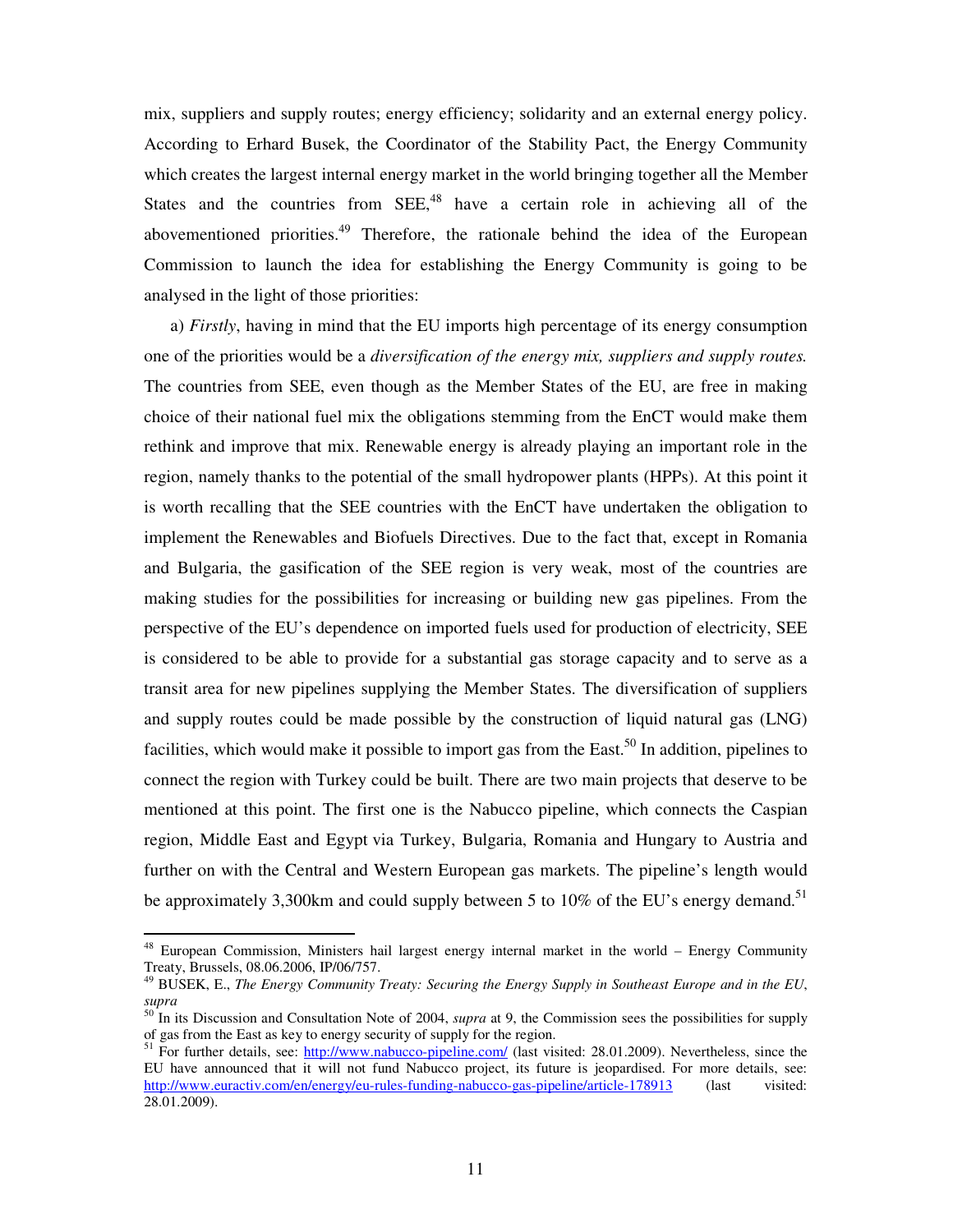Another example would be the Trans-Adriatic Pipeline (TAP) which is a 520km long pipeline and will transport gas via Greece and Albania and across the Adriatic Sea to the Italian southern region of Puglia and further into Western Europe. It will interconnect Western Europe with Greece's existing pipeline system that is linked to the East with Turkey. This would furthermore, end the network isolation of one of the Member States, Greece. The TAP project is in its development phase supported by the EU as a "Priority Project" under the TEN-E Guidelines because it contributes to the EU's objectives and policies aimed at diversification and security of gas supply.<sup>52</sup> These projects, in which SEE region plays great role, are designed to reduce the EU's dependence on Russian gas of the SEE region (which is more around 90%).

b) With regard to the objective for increasing *energy efficiency*, the aim of the European Commission is to reduce the consumption of energy by 20% by 2020. The Energy Community pays attention to achieving this goal as well, by enabling the Energy Community to take measures to foster effective demand management policies and to adopt measures to enhance development in the area of energy efficiency.<sup>53</sup> Due to the highly subsidized cost of energy, people and companies in the SEE had no incentive to save energy and the present levels of energy demand are significantly higher in this region than in the EU. Taking into consideration the perspective of the EU membership of the countries from SEE, if efficiency programmes are not implemented on time in the region, EU's objective for achieving its 20% by 2020 could be easily jeopardised.

c) In the EU, there are no mechanisms for *solidarity* among Member States to prevent energy supply crises and for the way in which they should be managed if they occur.<sup>54</sup> On the other hand, in the EnCT there is an obligation of mutual assistance in the event of disruption in the energy supply. $55$ 

d) Last but not less important, the aim of the European Commission is that the Member States should speak with a common voice in their *external energy policy*. Even though the EnCT restricts the scope of this external policy to trading issues, it seems that by enlarging the European internal energy market to SEE countries, the Commission tries also to increase the potential bargaining power of the EU *vis-à-vis* its external energy partners. According to Mr. Busek, Europe could use this power in the negotiations with Gazprom to allow access to

<sup>&</sup>lt;sup>52</sup> For further details see: http://www.trans-adriatic-pipeline.com/index.php?lang= (last visited: 28.01.2009).

<sup>53</sup> Articles 32 and 35 Energy Community Treaty, *supra,* respectively

<sup>&</sup>lt;sup>54</sup> The importance of the solidarity issues is highly relevant nowadays during the crisis of gas supply due to the Russia-Ukrainian dispute.

<sup>55</sup> Articles 44-46 Energy Community Treaty *supra.*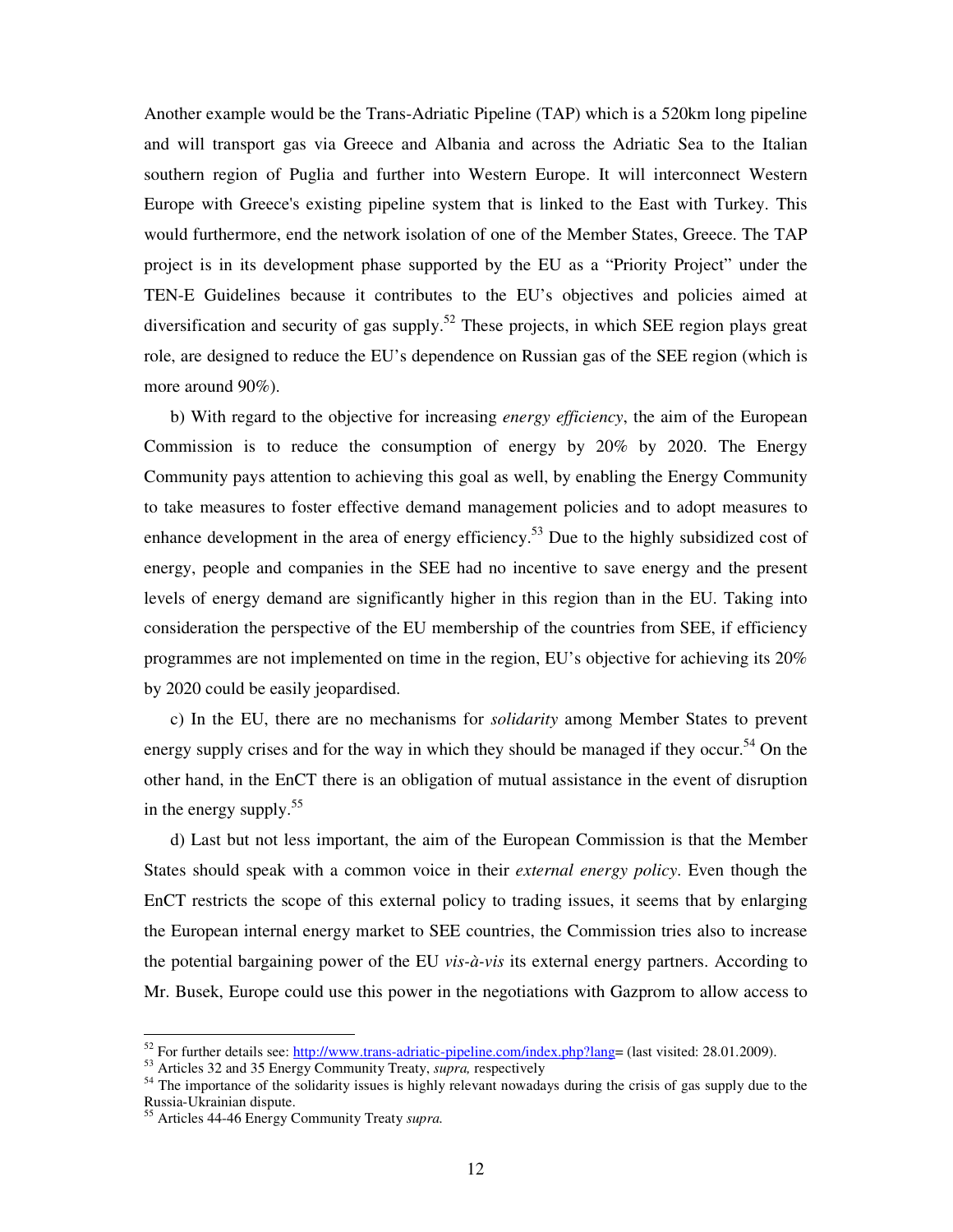its pipelines in exchange for access to the European retail gas markets, due to the higher profits. In support of this argument is the intention of Gazprom to enter the EU's energy market through taking the control of Toscana Energia<sup>56</sup> that makes the issue more relevant.<sup>57</sup> What is more, it would also not be easy for the EU to convince some Member States to abandon their benefits from the privileged relationships with Russia (ex. German E.ON). It should be noted, moreover, that Russia has increased its engagement in the Balkans, and during the last period, Moscow has also played the energy card in relation to the Kosovo status issue, with important investments in Serbia and in Republika Srpska. It is also trying to use the indecisive position of Serbia towards the EU and to position it against EU projects to diversify supply routes.<sup>58</sup>

Another place where the EU needs to strengthen its position and bargaining power is the Caspian Basin where Russia and China are very active. Shanghai Co-operation Organisation<sup>59</sup> has been used as a forum for China, India, Russia and Iran to sign energy deals with one another and have begun creating a central Asian "energy club" having its own energy market. This economic game goes against Europe's efforts to make use of the oil and natural gas reserves from the Caspian Basin.<sup>60</sup> This is another reason why the European Commission very much favours cross-border consolidation inside the European internal energy market covering the whole SEE region as well.

European Neighbourhood Policy (ENP) also has a certain role in increasing the bargaining power of the EU through the Energy Community itself. The countries from SEE which are signatories of the EnCT are not part of the ENP, but are part of the enlargement Stabilisation and Association Process (SAP) of the EU, and all of them have a clear perspective for potential membership in the EU. However, the EnCT allows for the possibility

<sup>&</sup>lt;sup>56</sup> Toscana Energia is the local distribution company in which ENI (the former state-owned monopoly in the gas sector) and the region of Toscany, are the main shareholders.<br> $57$  Begione Toscana, Consiglia Basis at the main shareholders.

<sup>57</sup> Regione Toscana, Consiglio Regionale: Gazprom nell'azionariato di Toscana Energia? Danti e Remaschi sollevano dubbi ed interrogano la giunta regionale, 27.02.2008, available at: http://www.consiglio.regione.toscana.it/politica/comunicati-stampa-dei-gruppi-

politici/comunicato/testo\_comunicato.asp?id=3453&filtro=02 (last visited: 28.01.2009).

<sup>&</sup>lt;sup>58</sup> European Policy Centre, Task Force on the Balkans in the EU: The Balkans in Europe: containment or transformation? Twelve ideas for action, Working Paper No.31, June 2008 at 24

<sup>&</sup>lt;sup>59</sup> The Shanghai Cooperation Organisation (SCO) is permanent intergovernmental international organisation, created on 15.06.2001 in Shanghai (China). One of its main goals is strengthening mutual confidence and goodneighbourly relations, promoting their effective cooperation in …energy… to move towards the establishment of a new rational political and economic international order. For further information, see: http://www.sectsco.org/EN/index.asp (last visited: 28.01.2009).

 $\frac{60}{60}$  In this context see: the Transport Corridor Europe – Caucasus – Asia or the "New Silk Road" (TRACECA) http://www.traceca-org.org/default.php?l=en (last visited: 28.01.2009), the initiative for Baku-Tbilisi-Ceyhan pipeline, as well as Interstate Oil and Gas Transport to Europe http://www.inogate.org/en/ (last visited: 28.01.2009), funded through the EU's Technical Assistance to the Commonwealth of Independent States (TACIS) program.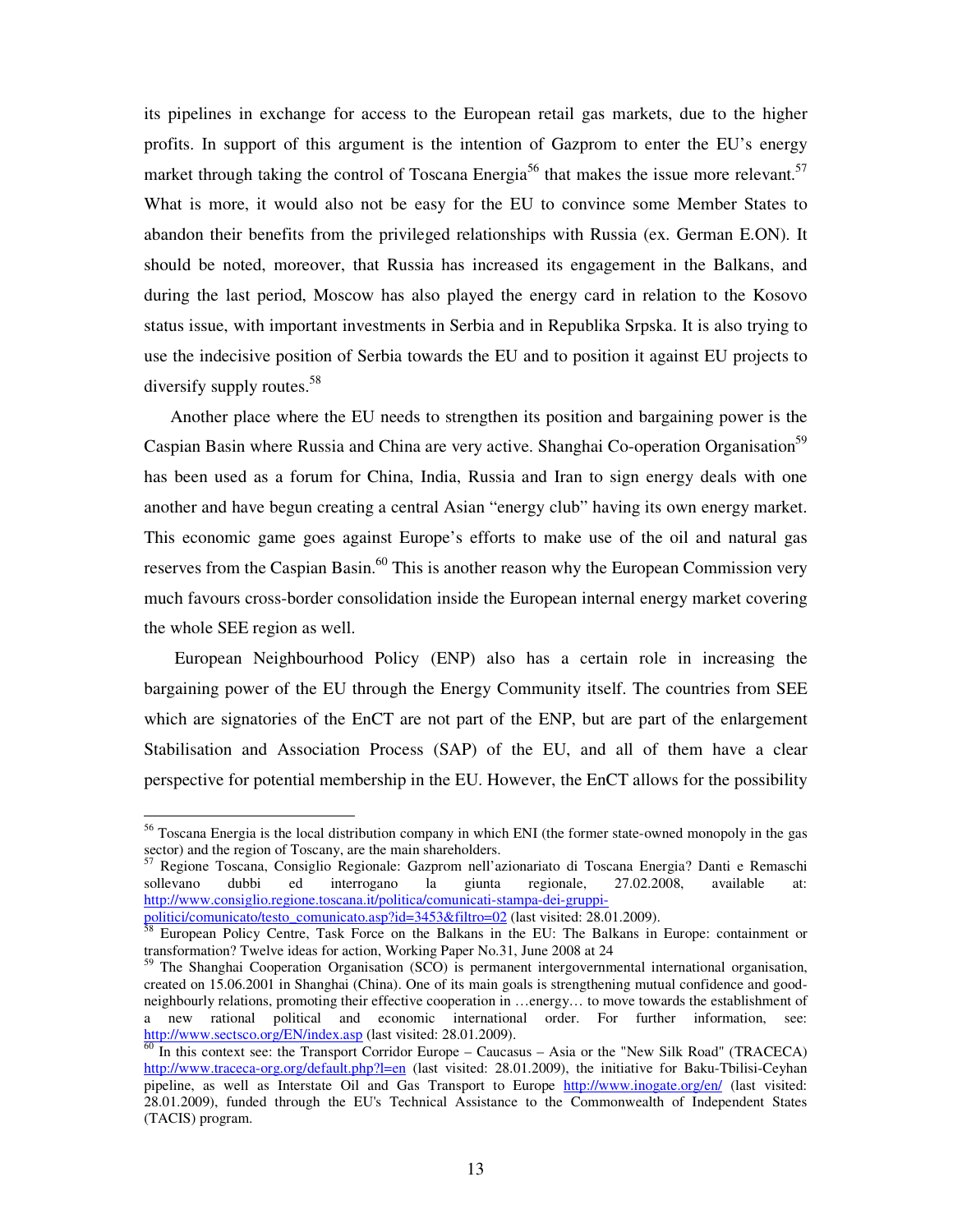to be further extended to the states which are now Observers of the Energy Community (Norway, Moldova, Turkey, Ukraine and Georgia), covered by the ENP at the same time. Article 96 of the EnCT states that "upon a reasoned request of a neighbouring third country, the Ministerial Council may, by unanimity, accept that country as an Observer." Moreover, in the same article it is stated that Moldova shall become an Observer within 6 months after the Treaty enters into force. At the first Ministerial Council on 17.11.2006 Moldova, Norway and Ukraine were granted an observer status. Turkey was granted an observer status as well, even though it is a signatory of the Athens Memoranda and therefore, it is a participant to the regional market. Ukraine, Moldova and Turkey have already applied to join the Energy Community and the Commission states that their inclusion "should be considered at the earliest possible moment."<sup>61</sup> Following a decision taken by the Ministerial Council of the Energy Community, the Council of the EU mandated the European Commission to carry out negotiations with these three countries and the negotiations for accession of Ukraine and Moldova to the Energy Community have been opened on  $25.11.2008<sup>62</sup>$  Having in mind the broader perspective of the ENP, the Commissions consideration to carry out a "reflection concerning other possible membership applications" as well, becomes very relevant in this context.<sup>63</sup>

After explaining some of the motives behind the idea of the EC to launch and to support the creation of the Energy Community, next section will be devoted to the motives that led the countries from SEE to stand behind the idea for establishment of the Energy Community.

#### **3.2. Rationale of the SEE countries**

#### 3.2.1. Common problems of the SEE countries

Except Albania, which has never been regionally integrated and even during the socialist period turned away from both economic blocks in East and West and followed a policy that was exclusively oriented on autarky, the other countries that were part of Yugoslavia share the common history that economically and politically was quite unique.<sup>64</sup>

<sup>&</sup>lt;sup>61</sup> European Commission, Communication from the Commission to the European Council, External Energy relations – from Principles to Action, Brussels, 12.10.2006, COM(2006) 590 final at 5. <sup>62</sup> For further details see:

http://www.energy-community.org/portal/page/portal/ENC\_HOME/NEWS/News\_Details?p\_new\_id=1501 (last visited: 28.01.2009).

<sup>63</sup> European Commission, Communication from the Commission to the European Council, 2006, *supra.*

 $64$  "The cornerstones of this uniqueness were: 1. the relative independence of the Soviet Union since 1948, when Tito broke with Stalin, 2. the slow approach to the West since then and 3. the special economic system of workers' self-management" in: Grupe, C. and Kušić, S., *Intra-regional cooperation in the Western Balkans: Under which conditions does it foster economic progress?*, *supra* at 8.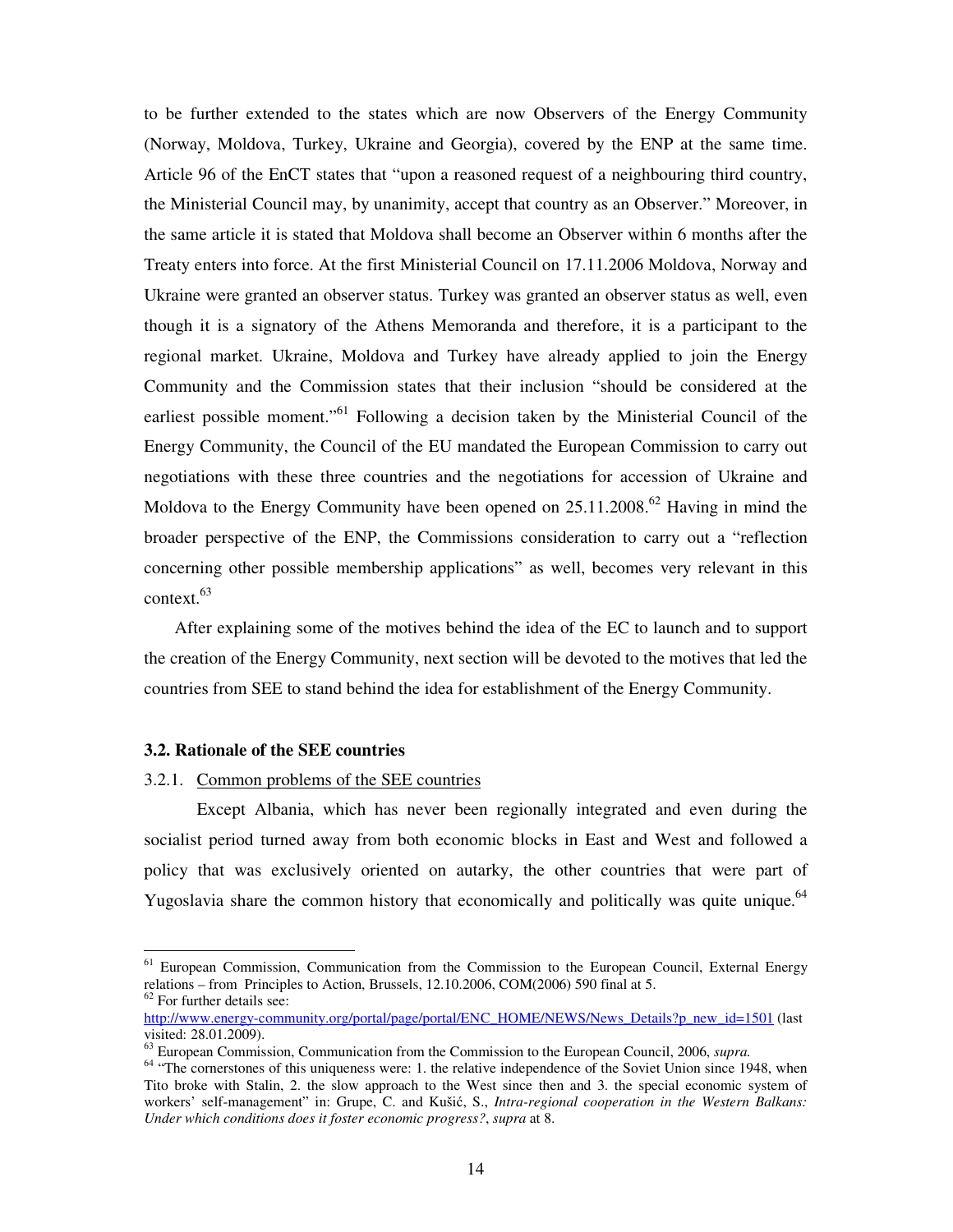However, after the war conflicts that the countries from ex-Yugoslavia went through in the '90, regional cooperation and integration was unthinkable. The region has been economically and politically disintegrated so, the conditionality for regional integration imposed by the EU on the region would appear as a force to re-merge formerly integrated countries.<sup>65</sup>

In 2001, the Commission put special attention to the regional dimension of the European transport and energy strategy in SEE, in the context of the European integration of countries from the region.<sup>66</sup> The common problems, as earlier identified in the World Bank's study, such as limited primary sources and dependence on import, low level of energy efficiency and lack of reforms were outlined in the Commission's Strategy, but it was also underlined that the differences that exist between the countries in the region shall be taken into account.

The need for regional cooperation of the SEE countries in the energy field derives from the common problems that these countries are facing discussed in a study from the World Bank dating from the year  $2000$ .<sup>67</sup> The energy prices were below economic levels and pricing/tariff structures were inappropriate. Moreover, energy trade was prevented by poor infrastructure, as well as by the political and social legacy of the conflicts in the SEE region. On the other hand, state-owned vertically integrated companies existed in the region and the institutional capacity in all the countries was limited whereas energy policies, legislation and standards were very much different from those in the EU. The policy and institutional framework necessary for encouraging private sector investment needed for restoring the infrastructure and for constructing new power plants in the region, was not in place. After three years, the same problems have been identified by the International Energy Agency<sup>68</sup> in a paper drawing on the experience from the Central European countries, which after 10-12 years of reforms started to gradually open their energy markets. Grid reconnections, rehabilitation of existing infrastructure and the creation of a market economy after the socialism are seen as major challenges by other authors as well. $69$ 

Another common problem of the SEE countries is the lack of transparency. Due to the fact that only Bulgaria and Bosnia and Herzegovina from the Contracting Parties are net

 $\overline{\phantom{a}}$ 

<sup>&</sup>lt;sup>65</sup> Despite the commonalities between the countries, when economic model of gravity is applied to the SEE region shows that it is very difficult to speak of the countries as a region since the state of their economy differs from country to country. For application of this economic model, see: Christie, E., *Potential trade in South East Europe: a gravity model approach,* South East Europe Review for Labour and Social Affairs, issue: 04 / 2002, pp.: 81-101.

<sup>&</sup>lt;sup>66</sup> European Commission, Transport and Energy Infrastructure in South East Europe, Brussels, 15.10.2001

<sup>67</sup> World Bank, The Road To Stability And Prosperity In South Eastern Europe: A Regional Strategy Paper, March 1, 2000.

<sup>68</sup> BERGASSE, E., International Energy Agency: Public service review, *What energy policy for South East Europe?* Spring, 2003.

<sup>69</sup> RYDING, H., IPA Energy Consulting, Energy in East Europe, 07.01.2005, Southeast Europe, No.55, at 12.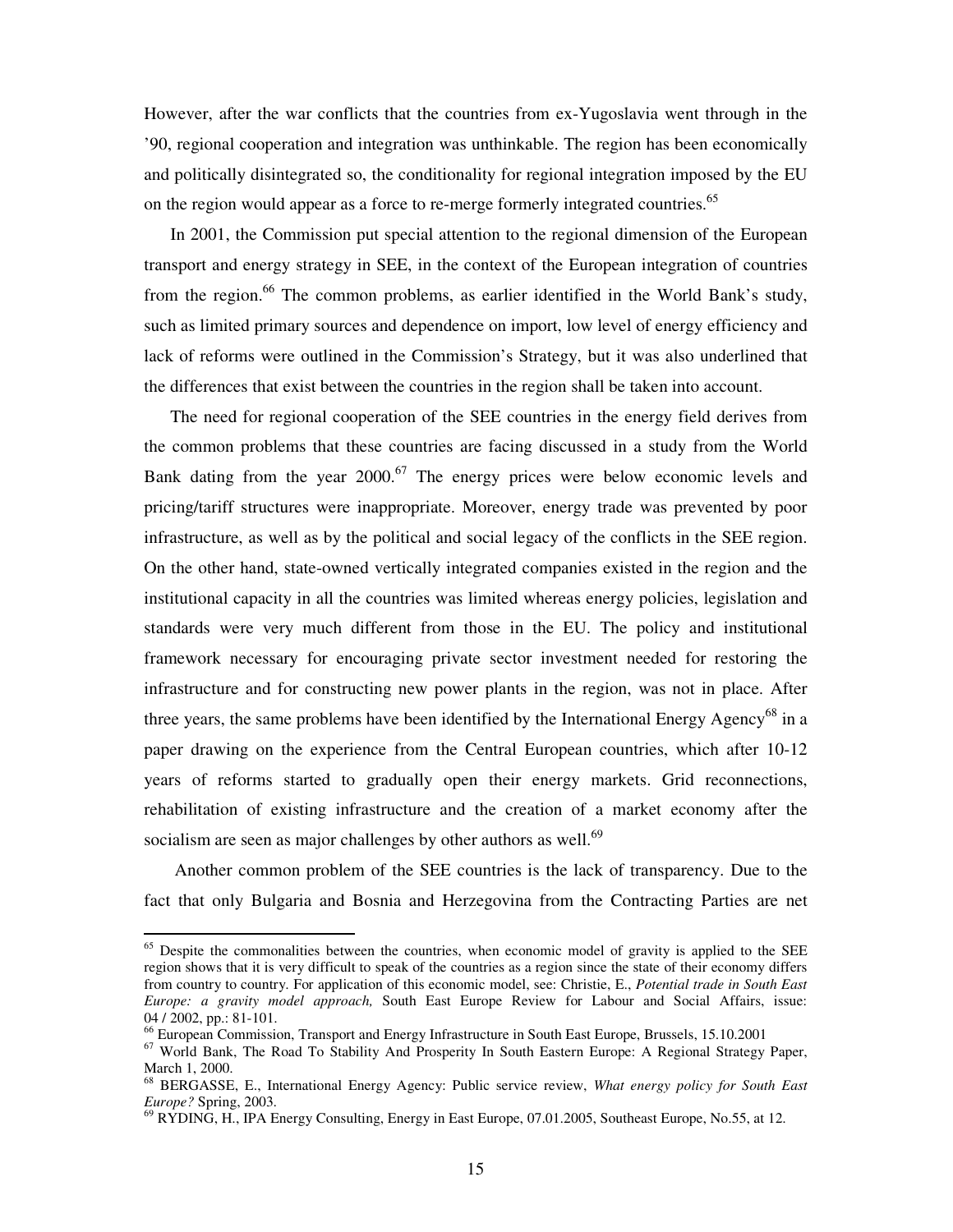exporters of electricity, there has always been some cross-border trade. But it was generally trade between utilities, governments or companies connected to them. Moreover, in the past the legal frameworks in all these countries have been unclear and investment and supply contracts often awarded without openness and transparency, which is not unusual even today in some parts of the region. Even where governments had been willing to privatize, foreign investors were lacking the incentive to invest in those separate markets which were not promising stable and investment-friendly climate.

## 3.2.2. Benefits from regional integration and establishing a regional energy market

Regional cooperation was seen, not only as an answer to the common problems identified above but also as a "crucial ingredient of stability" and a "key test" for these countries to show that will be able to cope with the requirements in order to live in the European family after the accession.<sup>70</sup> In order to tackle these problems in its Strategy Paper, the World Bank identified some benefits of a regional cooperation.<sup>71</sup> Firstly, reliable, low-cost and environment-friendly sources of energy would be available and would allow for sustainable economic development of the region. With regard to the supply of electricity, the regional approach would be beneficial for better utilization of the existing capacities, but would also attract foreign investments. Cross-border trade would be facilitated, which would in turn influence lowering the transaction costs. A regional approach would help strengthening the institutional arrangements and would assist SEE countries in adopting the EU standards for infrastructure development and regulation, having in mind the expected integration in the internal electricity market.

In addition, there are technical and economic reasons for unification of national electricity systems in a regional one. For example, the fuel diversification is impossible in a small system. Moreover, an electricity system requires reserve power,<sup>72</sup> the need for which declines with the size of the system<sup>73</sup> and lower investment for reserve power is needed in larger systems. Finally, as the networks were destroyed during the regional wars in the '90s,

<sup>70</sup> For the role of the Stability Pact and its complementarity with the SAP, see: PRIEBE, R., *The European Perspective of the Western Balkans, its Regional Dimension and the Contribution of the stability Pact*, SÜDOSTEUROPA Mitteilungen 04/2004, p.40-47.

<sup>71</sup> World Bank (2000), *supra.* 

 $72$  Reserve power refers to generating plants which stay inactive most of the time.

<sup>&</sup>lt;sup>73</sup> For ex. a system with only one generator should keep another generator as a reserve plant, i.e. double its investment, while reserve capacity in a large system may range between 10-20% of the overall generation capacity.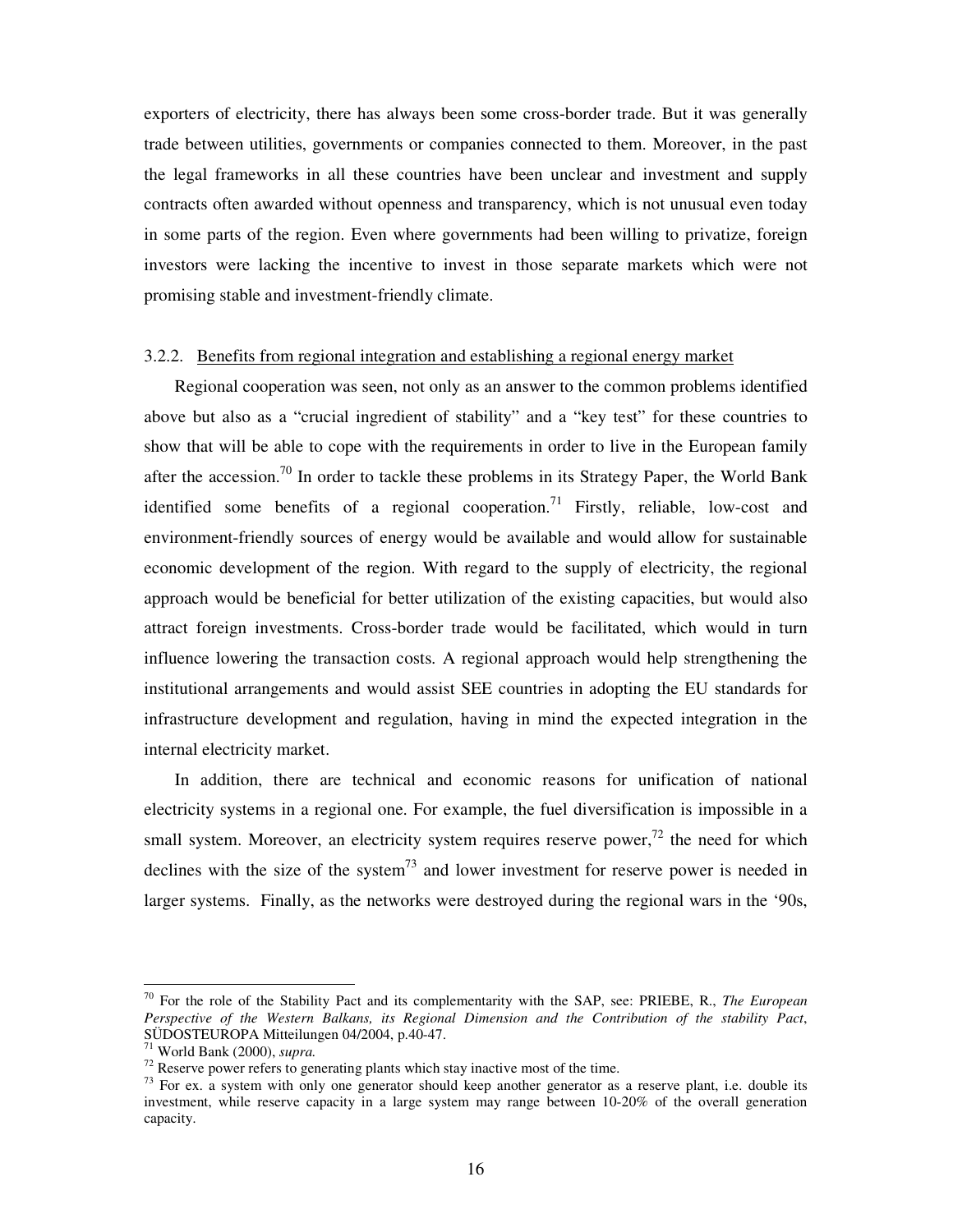it was more efficient to invest from the beginning in the construction of a connected regional grid instead of rebuilding the national grids and later trying to interconnect them.<sup>74</sup>

## *a) Generation: Installed Capacity, Import and Export in SEE*

Bulgaria and Bosnia and Herzegovina as well as Slovenia, even though not as a signatory of the EnCT, are three countries exporting electricity in SEE. In 2004, volume traded between the SEE countries was  $9\%$ .<sup>75</sup> Bulgaria has been supplying from 50 to 90% of the electricity shortfall in the region, with its total exports amounting to  $7600$ GWh in  $2005$ <sup>76</sup> However, the whole region as such, is a net importer. There was an increase in import volumes in the period between 1995 and 2002 (from 1837GWh to 5549GWh), and then it decreased in 2003  $(2657GWh).$ <sup>77</sup> Romania, Bulgaria and Serbia experienced decline in the production of electricity, whereas Albania, Macedonia and Slovenia remained with almost unchanged production. The electricity production in the region according to a recent article by Hooper and Medvedev about the electricity production, (excluding Greece and Turkey, and including Slovenia) was 190TWh in 2004.<sup>78</sup> In the same article there is an analysis of the fuel type used for production of electricity where it was found that in SEE there is 40% coal, 23% hydro, 23% gas, 7% oil and 7% nuclear.<sup>79</sup> With regard to the specific countries, gas is used in Turkey, Croatia, Romania and Greece, whereas nuclear power stations exist in Bulgaria, Romania and Slovenia. Most of the countries rely on coal (Macedonia produces 78% of its total electricity production from coal, and then is Serbia with 66% and Greece with 61%). Albania with 98% of its electricity production relies on hydro power, which is the biggest

<sup>&</sup>lt;sup>74</sup> "Among the tasks of the Stability Pact's was to develop projects which are to be financed mainly through donor conferences, and a sufficiently developed infrastructure (especially in transport, energy and telecommunications) which is an important complementary production factor in economic exchange, was one of the important precondition for contributing to the economic growth" in Becker, J., and Jurkeit, J. *The Balkans Stability Pact and the interests of the West*, South East Europe Review for Labour and Social Affairs, issue: 01 / 2001, pp: 145-160. Among the tasks of the Stability Pact's was to develop projects which are to be financed mainly through donor conferences, and a sufficiently developed infrastructure (especially in transport, energy and telecommunications) which is an important complementary production factor in economic exchange, was one of the important precondition for contributing to the economic growth.

<sup>75</sup> KENNEDY, D. and BESANT-JONES, J. *World Bank Framework for Development of Regional Energy Trade in South East Europe* World Bank, Energy and Mining Sector Board Discussion Paper, Paper No. 12, 2004 (hereinafter, World Bank 2004).

<sup>76</sup> SEETEC Balkans: *"Study of the Obstacles to Trade and Compatibility of Market Rules"*, Southeastern Europe Electrical System Technical Support Project, Regional Activity REM-1202: Final Draft Report 014551-REM-1202-47RA-I-0001-01, June 2006, presented at the 9<sup>th</sup> Athens Forum, 23-25 October 2006, Athens at 20.

<sup>77</sup> HOOPER, E. and MEDVEDEV, A. *Electrifying Integration: Electricity Production and the South East* 

*Europe Regional Energy Market* CCP Working Paper 08-6, January 2008 at 11

<sup>78</sup> Data available in: HOOPER, E. and MEDVEDEV, A. (2008), *supra* at 6.

<sup>79</sup> HOOPER, E. and MEDVEDEV, A. ( 2008), *supra* at 18.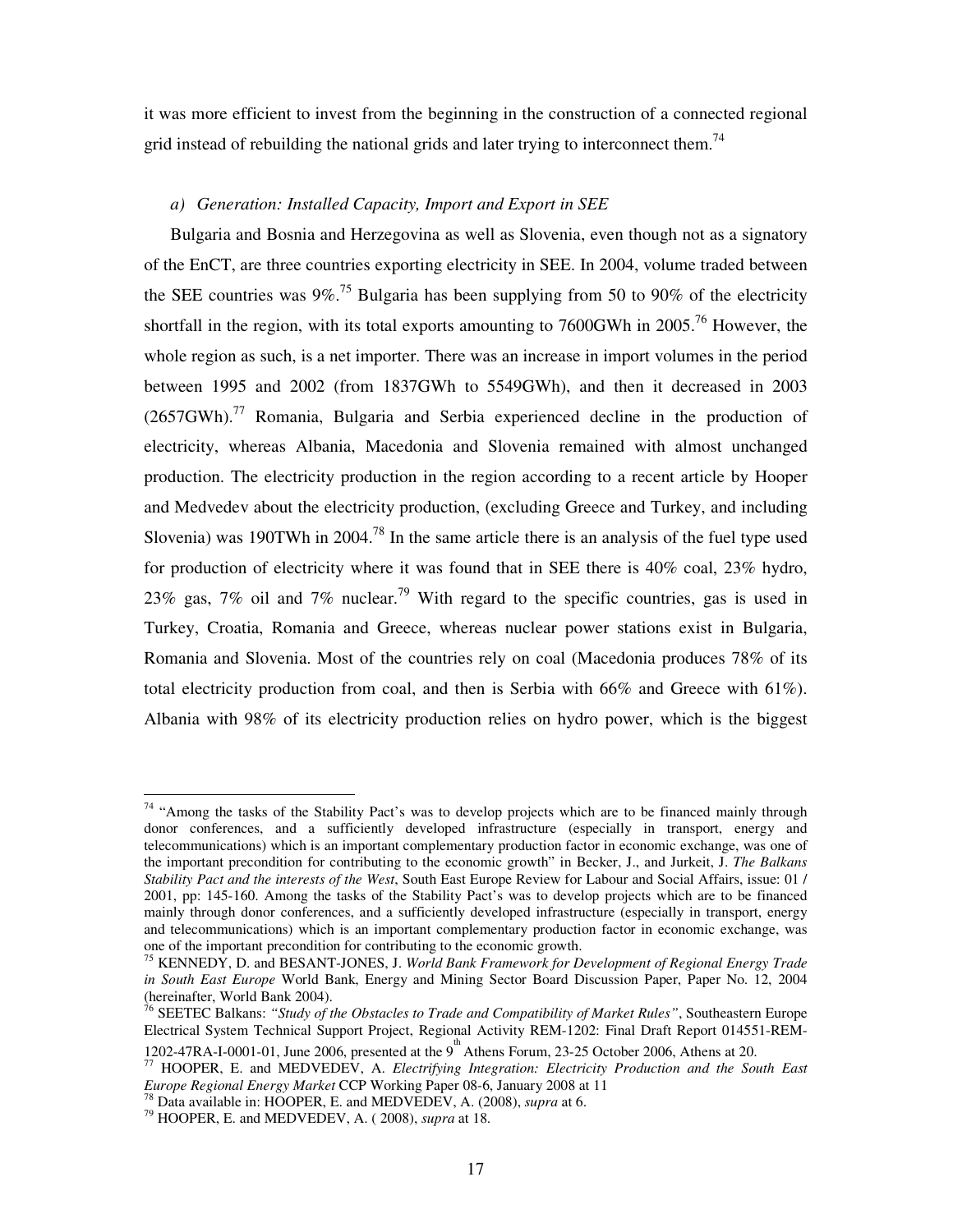percentage in the region, after which Croatia follows with 53% and Bosnia and Herzegovina with  $47\%$ . $80$ 

In line with the discussion on the benefits from regional integration, this data shows that there is a possibility for substitution between thermal and hydro power in peak and off-peak periods in SEE. In addition, advantage could be taken from the differences in the fuels' price, and electricity should be produced in countries with lower fuel price that could be consumed in another country of the region. In this line is the observation that due to the fact that coal is mostly domestically supplied, price of the coal and nuclear power might be controlled at national level and could be considered predictable that is, there would not be a higher risk of sudden price fluctuations.<sup>81</sup> On the other hand, oil and gas, which together amount to 30% of the total fuels used in the SEE region, are extremely dependent on the prices world wide and there are risks from variations of the final price of electricity produced from them. Hydro power with its 23% depends on weather conditions, and therefore countries such as Albania and Bosnia and Herzegovina are those exposed to this kind of risks mostly. With regard to the periods of peak demand, the whole region except Greece is experiencing winter peak and that should be taken into account when planning the trading relations. In addition to all this, operating costs might be reduced of 11-15% if regionally integrated power system operates in SEE.<sup>82</sup>

## *b) Need for Investment in Generation Capacity*

When considering the regional energy strategy for SEE region in 2001, the European Commission started with a premise that there is no need for new power generation because the installed capacity is enough to meet the regional demand and that the shortages and the import of electricity which this region faces is not due to lack of capacity, but due to the fact that the capacity is not used effectively because of physical, technical, administrative and political reasons.<sup>83</sup> Therefore, rehabilitation of the existing generators was the initial priority of the Commission. It was furthermore decided that the identified projects in the generation should be financed on commercial basis and from private investors, and only the transmission lines and cross-border interconnection projects which usually do not attract investments, could be financed from state-owned or donors funds. Promotion of energy efficiency and rehabilitation of lignite mines, HPPs and increase of the electricity production taking into

 $\overline{\phantom{a}}$ 

<sup>80</sup> HOOPER, E. and MEDVEDEV, A. (2008).

<sup>81</sup> HOOPER, E. and MEDVEDEV, A. (2008), *supra* at 19.

<sup>82</sup> World Bank (2004), *supra.* 

<sup>83</sup> European Commission, Transport and Energy Infrastructure in South East Europe, Brussels, (2001) at 18.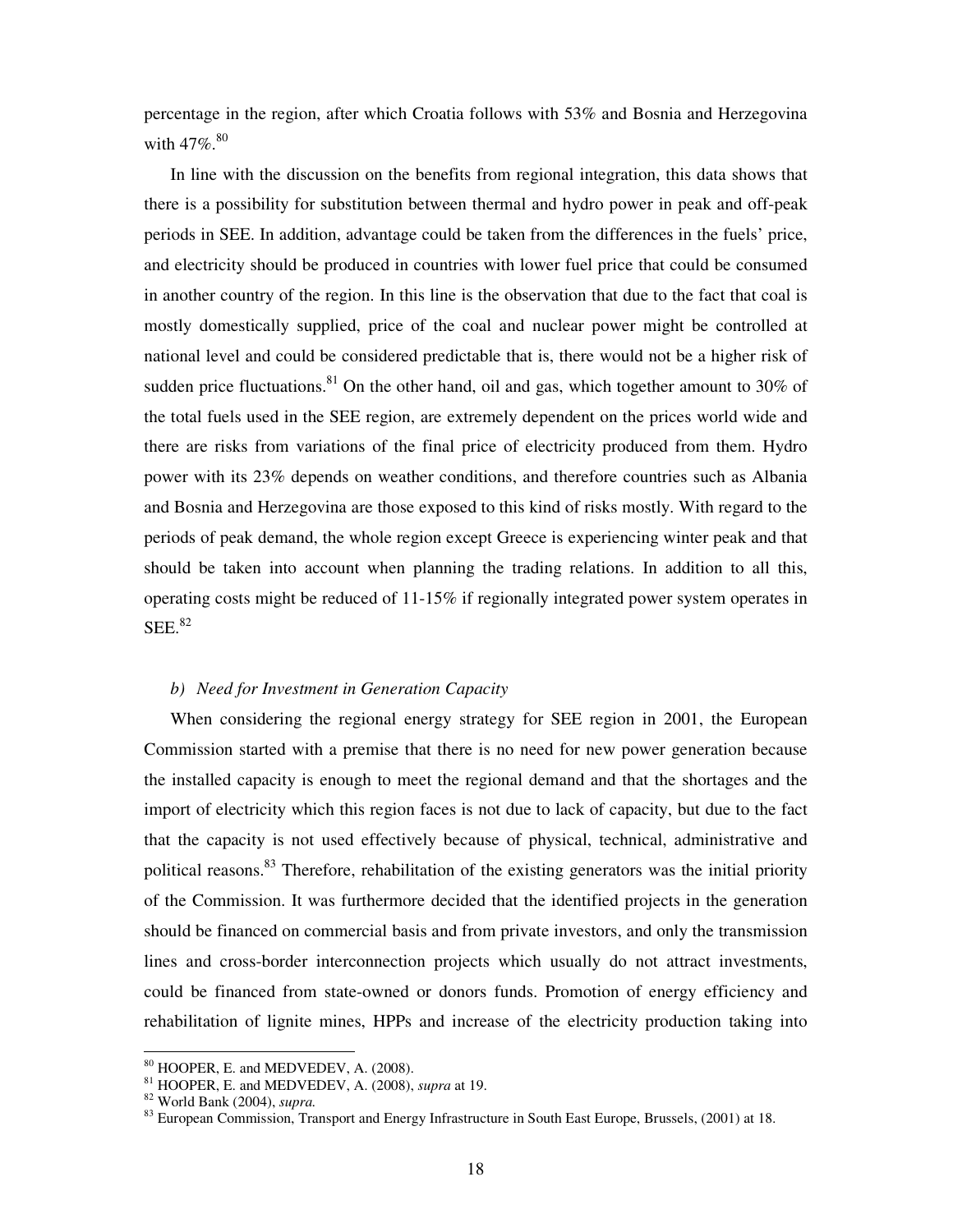account the environmental standards, was another priority. Development of cogeneration of heat and power (CHP) plants in SEE was also part of the energy strategy developed by the European Commission. The countries from SEE were supposed to identify the infrastructure needs and to prepare a plan with priorities that starts from a regional perspective but has regard to state needs.<sup>84</sup>

Shortly after, the World Bank in its framework document for development of the regional energy trade in SEE considered that the installed capacity in SEE is low and in the simulations predicting demand growth it will not be enough to cover the needs of the region.<sup>85</sup> Later on, a Generation Investment Study (GIS) was financed by the EC and project-managed by the World Bank in which it was concluded that 11.6GW installed capacity needs to be rehabilitated and 13.5GW new capacity needs to be installed, which would require EUR16 billion of investment.<sup>86</sup> Those investments would be necessary for the energy demand of the region to be met in the period between 2005 and 2020, and the potential deficit of energy not to occur as a problem for the regional market development. Furthermore, competition which is supposed to be introduced in the energy markets in the region could be limited by the power outages, because power generators in situations when there is deficit of power do not have incentives for good performance, but instead could have more opportunity depending on their market power, to withhold capacity and raise prices. $87$ 

Due to the phased approach of liberalisation in the region, the Commission advised that regionalisation of the investment should be done only in the second phase after the priority short-term reforms are in place.<sup>88</sup> In that case, it has to be ensured that criteria for determining the investment priorities are applied transparently and correctly.

#### *c) Transmission Connections and Need for Investment*

 $\overline{a}$ 

From technical point of view, establishing REM requires physical interconnection of the transmission systems of the countries in question. Functional transition lines at national level and sufficient interconnections are very important precondition for development of crossborder trade and for allowing flow of electricity among the countries preventing bottlenecks

<sup>&</sup>lt;sup>84</sup> European Commission: Strategy Paper on the Regional Electricity Market in South East Europe and its Integration into the European Union Internal Electricity Market, Brussels, 11.11.2002 D(2002), at 7. <sup>85</sup> World Bank (2004), *supra.*

<sup>86</sup> European Union CARDS programme for the Balkan Region, Contract No. 52276: Regional Balkans Infrastructure Study – Electricity: Generation Investment Study (GIS), Final report, 31.12.2004.

<sup>87</sup> KENNEDY, D. *World Bank Framework for Development of Regional Energy Trade in South East Europe* World Bank, Energy and Mining Sector Board Discussion Paper, Paper No. 15, 2006 (hereinafter, World Bank, 2006).

<sup>88</sup> European Commission, DG TREN: Discussion and Consultation Note, *supra*.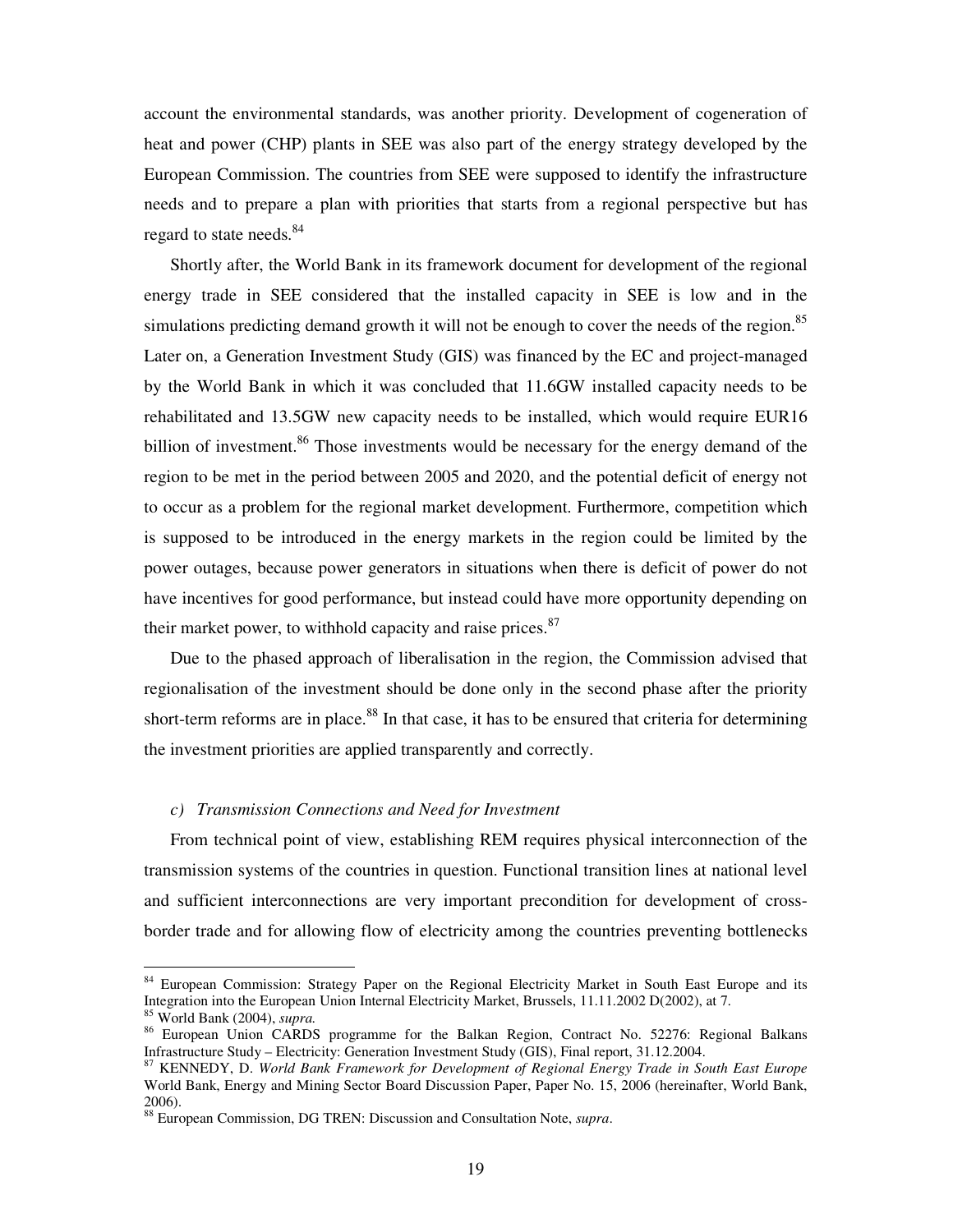of the system. During the existence of the Socialist Federal Republic of Yugoslavia (SFRY) the electricity systems of its republics were part of Yugoslavia's electric utility association, which in turn was part of the Union for Co-operation of Transmission of Electricity (UCTE).<sup>89</sup> Therefore, at that time the national electricity systems were not designed to be self sufficient, but rather part of a regional and through it, of the international system.<sup>90</sup> After the break-up of SFRY with the damages of the system of Bosnia and Herzegovina in a war in the '90s, the UCTE system was broken in two zones. Nevertheless, the re-connection of the system with the first synchronous zone was successfully performed in 2004 and now the UCTE norms and standards are again fully applicable in the region. It is only Albania's electricity system which has been underdeveloped for decades and whose transmission system was never connected to UCTE. Bulgaria and Romania on the other hand, are in a more advanced phase with their approximation to the EU because of their earlier implementation of the EU Directives as part of their accession negotiations.

Nevertheless, the borders of the electricity market in the region are congested and bottlenecks exist. The case of Macedonia may serve as an example. The capacity for exchange of Macedonia at the moment is close to the peak load of the internal system, and therefore investment in new inter-connections is necessary to increase the diversity and security of Macedonia's electricity exchange and for overcoming the congestions in the electricity market in the region.<sup>91</sup> This is of great importance for a small country as Macedonia, which is in the middle of the SEE region and which is dependant on import of electricity (characteristics shared by most of the SEE countries). The existing high voltage network of Macedonia is connected on 400kV level with the systems of Greece and Serbia, but the existing capacities are small and not enough to prevent congestions and better flow of electricity. With regard to the East–West interconnections, since 30.10.2005 there are two 110kV connections operating between Macedonia and Bulgaria and another 400kV transmission line is under construction. Macedonian transmission system for the moment is not connected only with one neighbouring country, Albania. There are projects for strengthening the interconnections by upgrading the existing line North–South and

<sup>&</sup>lt;sup>89</sup> The "Union for the Co-ordination of Transmission of Electricity" (UCTE) is an association of transmission system operators in continental Europe. For further details, see: http://www.ucte.org/ (last visited: 28.01.2009). Due to the close economic collaboration between the SEE countries in the past, "common exit towards economic integration in the world" is preferable. See: Qerimi, Q. *Southeast Europe's EU integration: Dreams and realities*, South East Europe Review for Labour and Social Affairs, issue: 04 / 2002, pages: 43-56. <sup>91</sup> Energy Community Secretariat, Statement on security of supply – Republic of Macedonia, Skopje, 2007.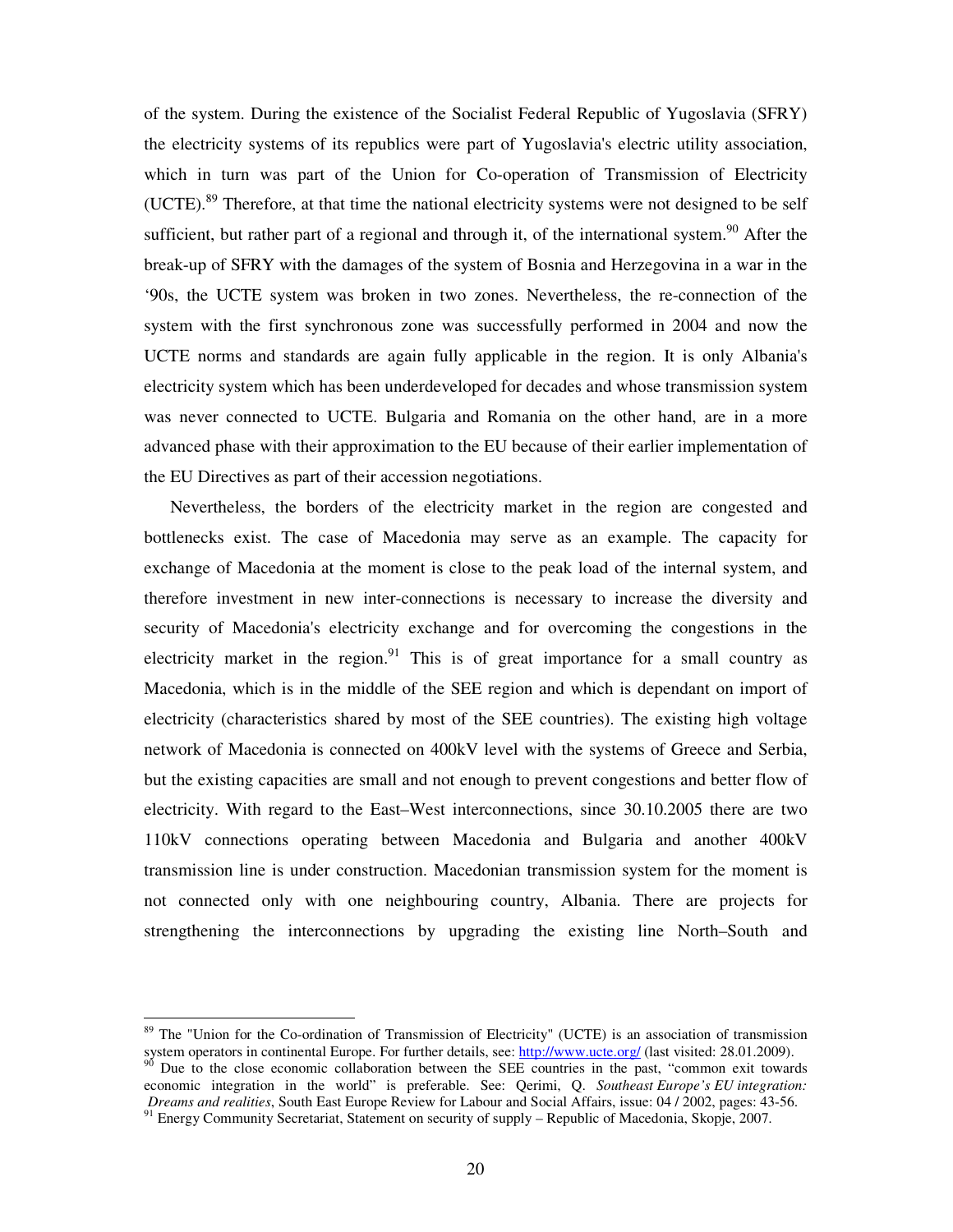establishing new one East–West.<sup>92</sup> By finishing all the planned projects the system of Macedonia not only will be connected with the systems of all the neighbouring countries, but will also enlarge the possibilities for exchange of electricity in the region.

This is just one example of the necessity for investment in transmission lines and interconnections, which total amount for the SEE region is estimated on EUR340 millions in GIS.<sup>93</sup> The criteria for transmission investment in SEE are covered by the TEN-E Guidelines,  $94$  GIS (cost-reflectivity and consideration of the region as an interconnected power system) and South Eastern Cooperative Initiative - SECI (technical and economic criteria for transmission network investment).<sup>95</sup> The priority plans made by the countries from the region should ensure the complementarity of state and regional projects, but the projects shall clearly have regional focus.<sup>96</sup>

#### 3.2.3. Challenges on the road to establishing a regional energy market

The coins always have two sides; likewise, the benefits deriving from the regional cooperation in the establishment of a REM are not free from certain challenges and obstacles. After explaining the common problems and the potential for regional integration, as well as the benefits that could be achieved by that integration, the motivation for reforms in the energy markets for the countries in SEE and the commitment to create regional energy market could not be fully understood without brief explanation of the broader context and the challenges that these countries are facing and which have an impact on the achievement of their final goal.

#### *3.2.3.1.CEE v. SEE*

Unlike the reforms undertaken in Central and Eastern Europe, which were focused on establishment of transparent, democratic institutions to economic reform and recovery of the economic decline resulting from the dissolution of the Soviet Union, the countries from the SEE had to go through a process of recovery from the political conflicts and wars that took

 $\overline{\phantom{a}}$ 

 $92$  For the main transmission projects, see: Energy Community Secretariat, Statement on security of supply – Republic of Macedonia, Skopje, 2007, *supra* at 31.

<sup>93</sup> Generation Investment Study (GIS), Final report, 31.12.2004, *supra*. at 21.

<sup>94</sup> TEN-E Guidelines, *supra.*

<sup>&</sup>lt;sup>95</sup> In addition, an Infrastructure Steering Group operates as an instrument to support the development of infrastructure within a regional approach. The second most represented sector is energy, after transport being the first, with a cost of  $\epsilon$  1.7bn, or 33.15%, and spread between twelve projects (eleven electricity projects and a gas, oil and heating district project). For more details, see: Qerimi, Q., Sergi, B., *The European Union and its prospective enlargement to the southeast, supra* at 24.

<sup>&</sup>lt;sup>96</sup> European Commission: Strategy Paper on the Regional Electricity Market in South East Europe and its Integration into the European Union Internal Electricity Market, *supra* at 7.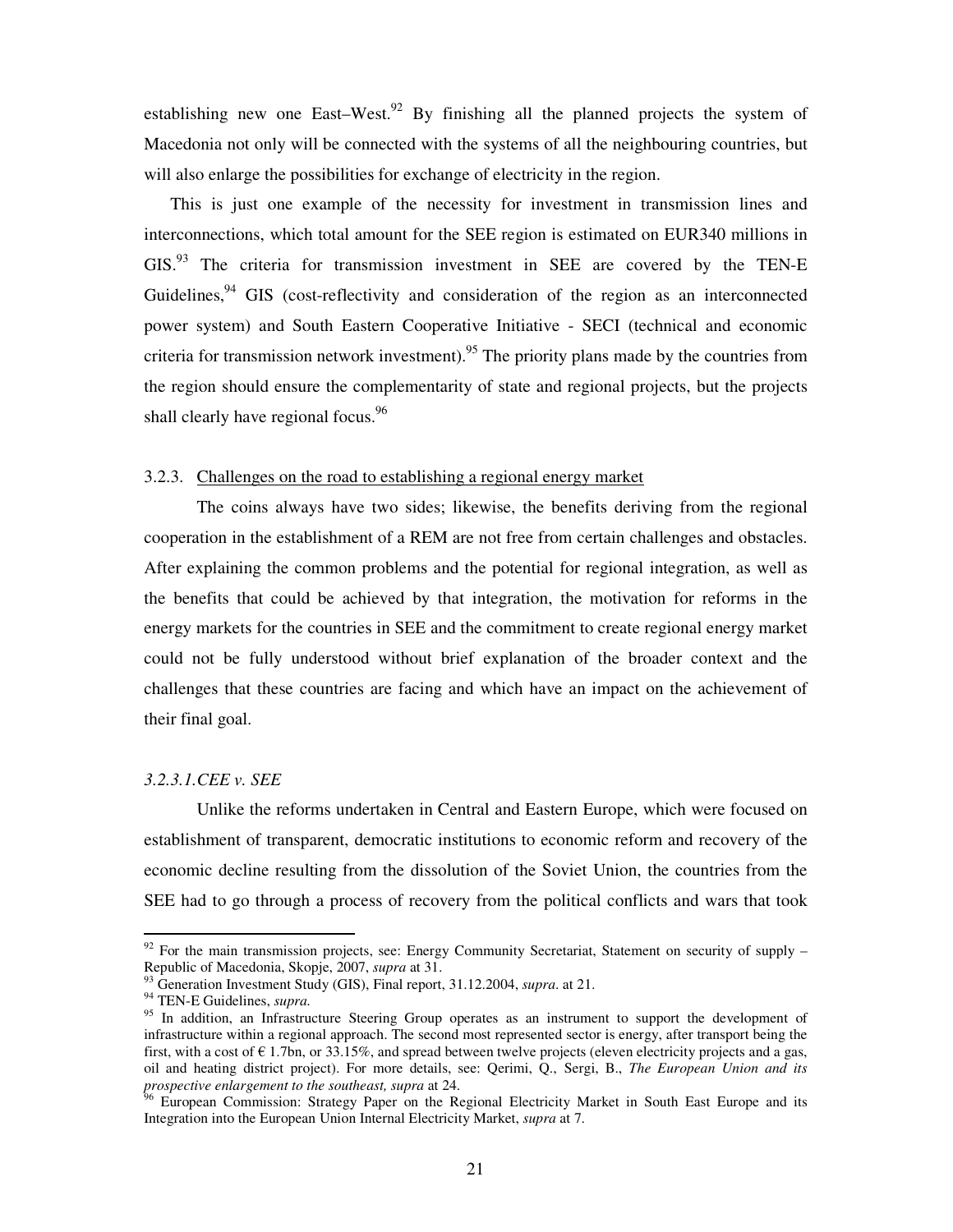place in the 1990s in the region. Therefore, not the market reforms and democratic governance, but conflict prevention and reforms for establishing the stability and restructuring of the physical infrastructure took place in the last decade.<sup>97</sup> Several of the countries in SEE are still undergoing the process of defining borders and establishing sovereignty.<sup>98</sup>

Beside this major difference, in a recent paper from the European Policy Centre,<sup>99</sup> other issues these two regions different have been identified. The political and social consensus that backed up the process of EU accession in the CEE made also the costs of reform more acceptable. In these countries, there was a shared and strong commitment to the idea of the "return to Europe", and the drive towards EU integration meant an irreversible escape from Soviet/Russian domination.<sup>100</sup> On the other hand, as the countries of SEE did not "suffer" under the Yugoslavian communism do not have the united need to converge towards the idea of the European family.<sup>101</sup> Moreover, some of the SEE countries, such as Serbia and Bosnia and Herzegovina, still could be seen as not decisive neither about their future and therefore the reforms that shall be undertaken in those countries could not be accepted easily.<sup>102</sup> In addition, the economy of the CEE countries made it easier for a political consensus to be achieved, whereas the low Gross Domestic Product (GDP) growth rate of the SEE countries makes that objective more difficult.<sup>103</sup> During the last decade, a different level of foreign direct investment is noticeable in the two regions. According to some authors, the explanation should be found in the isolated geographical position of the SEE countries, whereas according to others the reasons were related to the slow establishment of the market oriented economy.<sup>104</sup> Moreover, the trade imbalance and the high level of import make the

<sup>97</sup> ERLER, G., *The Stability Pact: The Stability Pact, the Stabilisation and Association Process and the New EU Strategy: An Attempt to Set out the Political Context*, SÜDOSTEUROPA Mitteilungen 04/2004, p.10-29: "*The Stability Pact was seen as an engine to pull the entire crisis-torn region out of the vicious circle of chronic conflicts between neighbours and outbreaks of ethnically motivated violence after the ordeal of four wars, worldwide attention was focused on this first-ever plan to use the promotion of regional cooperation as a strategy for consolidating peace as well as for crisis prevention*".

<sup>98</sup> Van Meurs, W. *The Stability Pact and economic strategies for the Balkans*, *supra* at p. 11.

<sup>&</sup>lt;sup>99</sup> European Policy Centre, Task Force on the Balkans in the EU: The Balkans in Europe: containment or transformation? Twelve ideas for action, *supra*

<sup>&</sup>lt;sup>100</sup> European Policy Centre, Task Force on the Balkans in the EU: The Balkans in Europe: containment or transformation? Twelve ideas for action, *supra* at 32

<sup>&</sup>lt;sup>101</sup> European Policy Centre, Task Force on the Balkans in the EU: The Balkans in Europe: containment or transformation? Twelve ideas for action, *supra* at 32

<sup>&</sup>lt;sup>102</sup> European Policy Centre, Task Force on the Balkans in the EU: The Balkans in Europe: containment or transformation? Twelve ideas for action, *supra* at 18

<sup>&</sup>lt;sup>103</sup> European Policy Centre, Task Force on the Balkans in the EU: The Balkans in Europe: containment or transformation? Twelve ideas for action, *supra* at 33

<sup>104</sup> Qerimi, Q., Sergi, B., *The European Union and its prospective enlargement to the southeast*, *supra* at 22 and Sergi, B., *FDI and the Balkans: A regional investment agency and regional centred economic choices to shape this decade,* South East Review, issue: 01-02/2003, pp. 7-16 at 8. With regard to the FDI in Macedonia, see: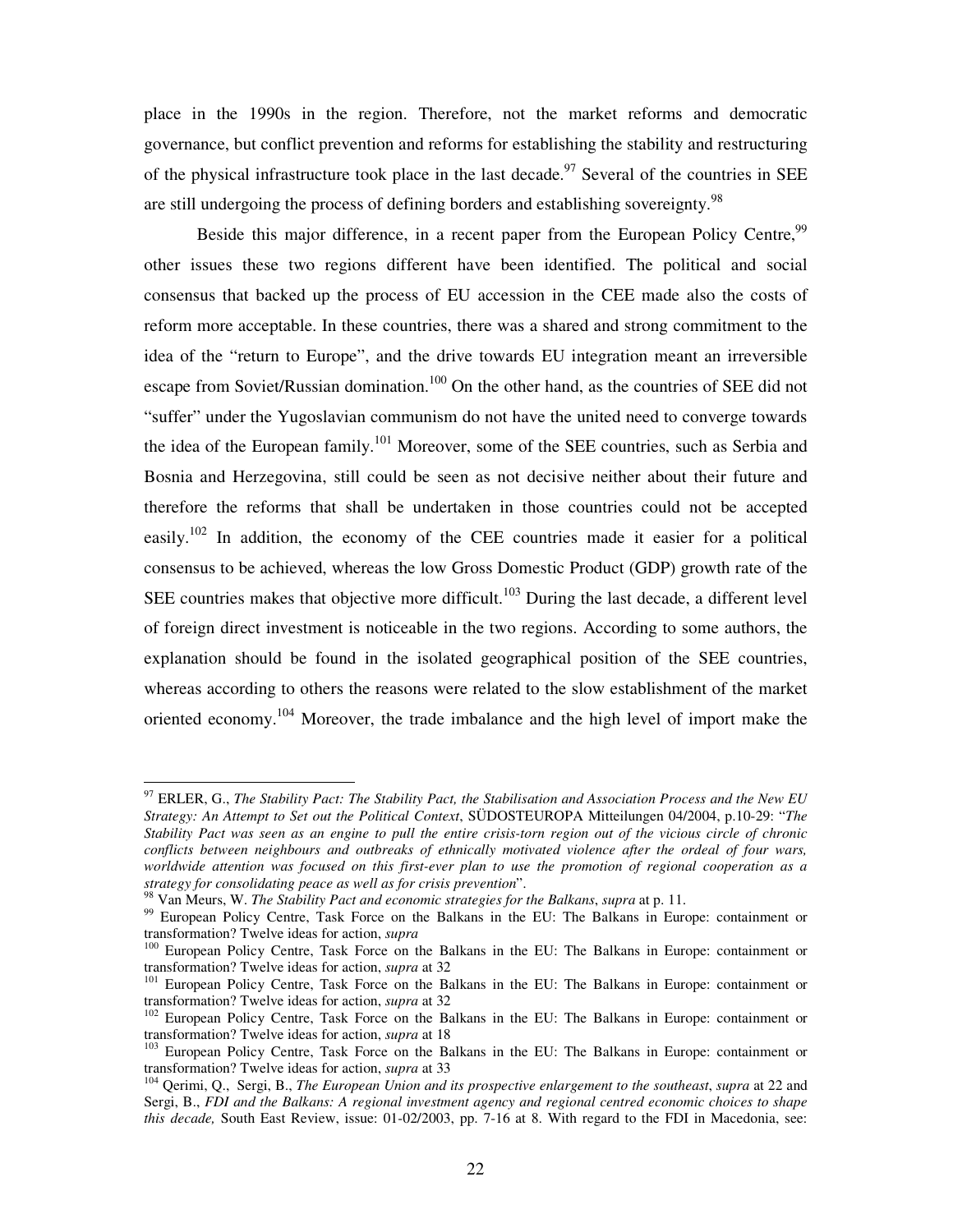economic integration within the SEE region and with the rest of Europe less strong than in CEE, which have managed to redirect its trade from East to West in a relatively short period of time.<sup>105</sup>

Finally, according to Grupe and Kušić, "unlike in central Europe, where regional integration was a consequence rather than a precondition for EU integration, for the *Balkans*, for political and economic reasons, i.e. their tendency to national insularity and political instability, *regional integration is a must*."<sup>106</sup>

#### *3.2.3.2.The needs and the expectations of the developing v. developed countries*

It should be noted that by accepting the binding obligations stemming from the EnCT, the countries from SEE are facing challenges and disincentives as well. Due to the fact that these countries are developing countries, they have specific needs which are in many aspects different from the needs of the developed countries such as the Member States of the EU.<sup>107</sup> Nevertheless, exactly the model of liberalisation of the energy markets in the EU is the model that SEE countries are given to follow. With regard to some economic policies, it has been acknowledged that some of the EU harmonisation policies have been highly effective and successful for the emerging market economies of the CEE, but it was held that they may distort reform processes in the less developed weak states of SEE.<sup>108</sup> That should be born in mind as an issue which makes energy liberalisation in SEE different from that one taking place in other developing countries. Therefore, the energy market reforms in the region are said to be "bold experiment in Europeanisation"<sup>109</sup> or even an "experiment for the whole world", closely watched by the many donors such as the World Bank, the European Bank for Reconstruction and Development (EBRD) and the EU.<sup>110</sup>

Petkovski, M., *External economic relations of the Republic of Macedonia,* South East Europe Review for Labour and Social Affarirs, issue: 03 / 2001, pages: 113-123.

<sup>&</sup>lt;sup>105</sup> European Policy Centre, Task Force on the Balkans in the EU: The Balkans in Europe: containment or transformation? Twelve ideas for action, *supra* at 34.

<sup>106</sup> Emphasis added, see: Grupe, C. and Kušić, S., Intra-regional cooperation in the Western Balkans: Under which conditions does it foster economic progress? *supra* at 7.

<sup>&</sup>lt;sup>107</sup> For assessment of the application of energy models from developed to the developing countries, taking into consideration the specific characteristics of the later, see: URBAN, F. et al., *Modelling energy systems for developing countries*, Energy Policy 35, 2007, 3473–3482. For the specificities of the developing countries see further: JAMSB, T., *Reform and Regulation of the Electricity Sectors in Developing Countries*, Working paper CMI EP 08/DAE 0226, 2002.

<sup>108</sup> Van Meurs, W., *The next Europe: South-eastern Europe after Thessaloniki,* South East Europe Review, issue: 03 / 2003, pp: 9-16, at 15.

<sup>109</sup> WRIGHT, K. *The Energy Community of South East Europe: Challenges of, and Obstacles to Europeanisation,* CCP Working Paper 08-4 at 18.

<sup>110</sup> POLLITT, M. *Evaluating the Evidence on Electricity Reform: Lessons for the South East Europe (SEE) Market* CCP Working Paper 08-5, at 3. With regard to the technical assistance provided by the donors, see the example of GTZ assistance to Albania and Macedonia: *Albania and Macedonia from a perspective of a technical*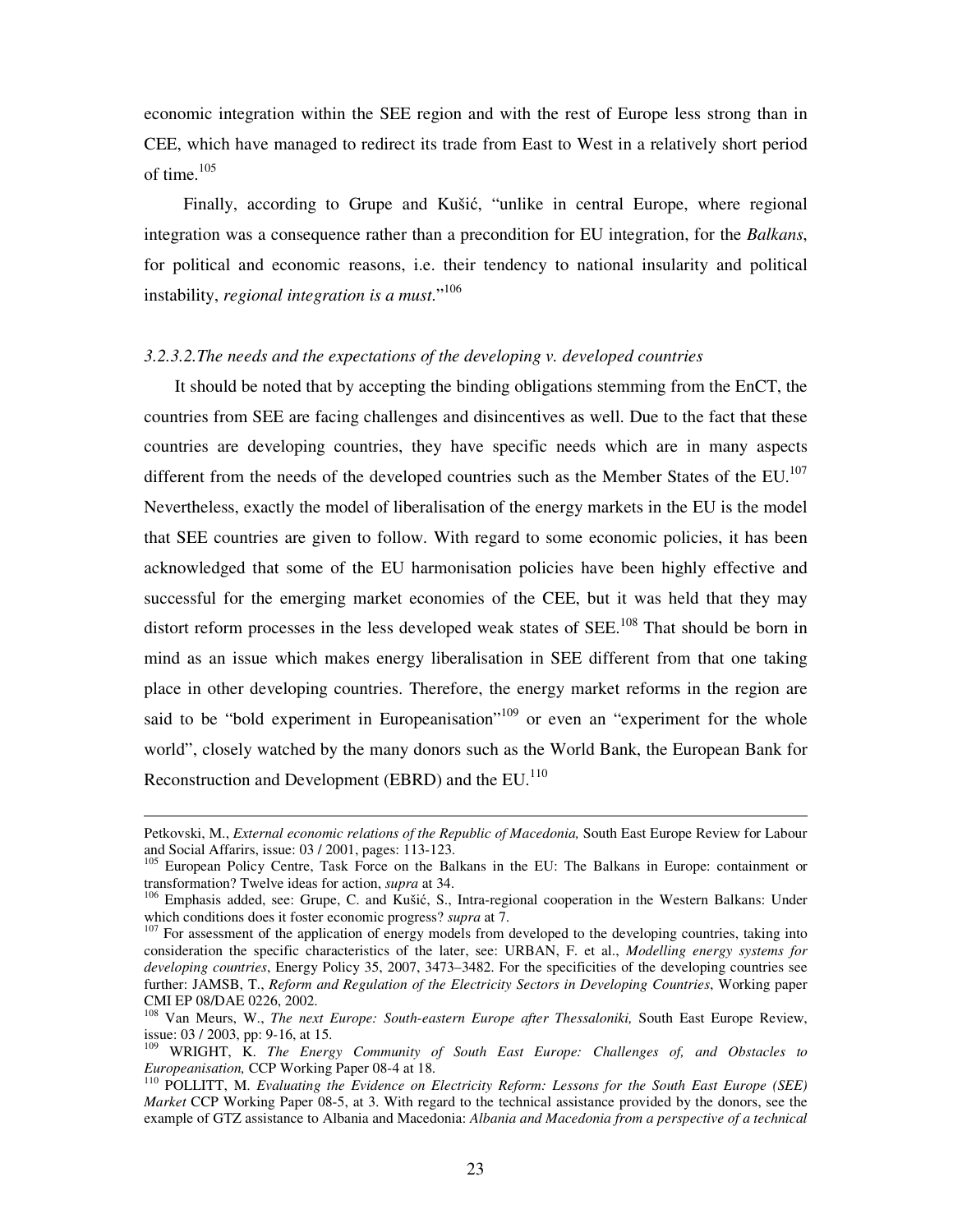With regard to the challenges that SEE countries are facing, one of the most important issues is the necessity to minimise the price distortions and to introduce cost-reflective tariffs if investments are to be attracted. Due to the fact that highly subsidised tariffs well below the economic level are in place in almost all SEE countries, as in many other developing countries, the experience has shown that the reforms will bring raising the prices.<sup>111</sup> This might lead to the expectation that the consumers in a country with low production costs may loose from integration even if total welfare in that country increases; for example they may experience higher prices if it is cheaper for producers to sell to consumers at more distant locations in the market.<sup>112</sup> Furthermore, the privatisation which is supported by the World Bank and other donors is usually undertaken as part of the reforms in many developing countries. However, even though it is expected that privatisation will have positive impact on the economic growth and will lead to better production processes, some developing countries which have implemented this policy as a condition for getting grant or a debt relief from the financial institutions, experienced negative effects on the prices, employment rates and on the welfare of the great deal of their population. $113$ 

Moreover, the differences between the developed and developing countries, briefly addressed above, are very relevant when regional integration of electricity systems is discussed.<sup>114</sup> Lowering the prices and improving the efficiency of the electricity system are the benefits which could be expected from the liberalization in the developed countries, but same could not be done for the developing countries. In the later, even though the prices will increase substantially in order to be raised to economic level, the benefit that deserves appreciation may be the fact that transparent and effective process of regulation, which is independent from the electricity industry and the government's influence, is going to be introduced for the first time. Furthermore, privatization which, even though is not required during the reforms, and as explained above may bring a price increase, allows solving many problems which are characteristic for the developing countries only (such as overstaffed, non-

*assistance organisation – Some remarks from GTZ experts,* South East Europe Review for Labour and Social Affairs, issue: 01 / 2004, pages: 35-44.

<sup>&</sup>lt;sup>111</sup> For an analysis of the impact on prices of certain liberalisation measures (unbundling, independent regulator, wholesale spot market) in 83 developing countries from Latin America, Asia, former Soviet Union and Eastern Europe, see: NAGAYAMA, H. *Effects of Regulatory reforms in the Electricity Supply Industry on Electricity Prices in Developing Countries*, Energy Policy, 35, 2007, pp.3440-3462.

<sup>112</sup> DEITZ, et al., (2008), *supra.*

<sup>&</sup>lt;sup>113</sup> BAYLISS, K. Privatisation and Poverty: the Distributional Impact of Utility Privatisation, Annals of Public and Cooperative Economics, 73:4, 2002, pp.603-625

<sup>114</sup> POLLITT, M*.*, (2008), *supra*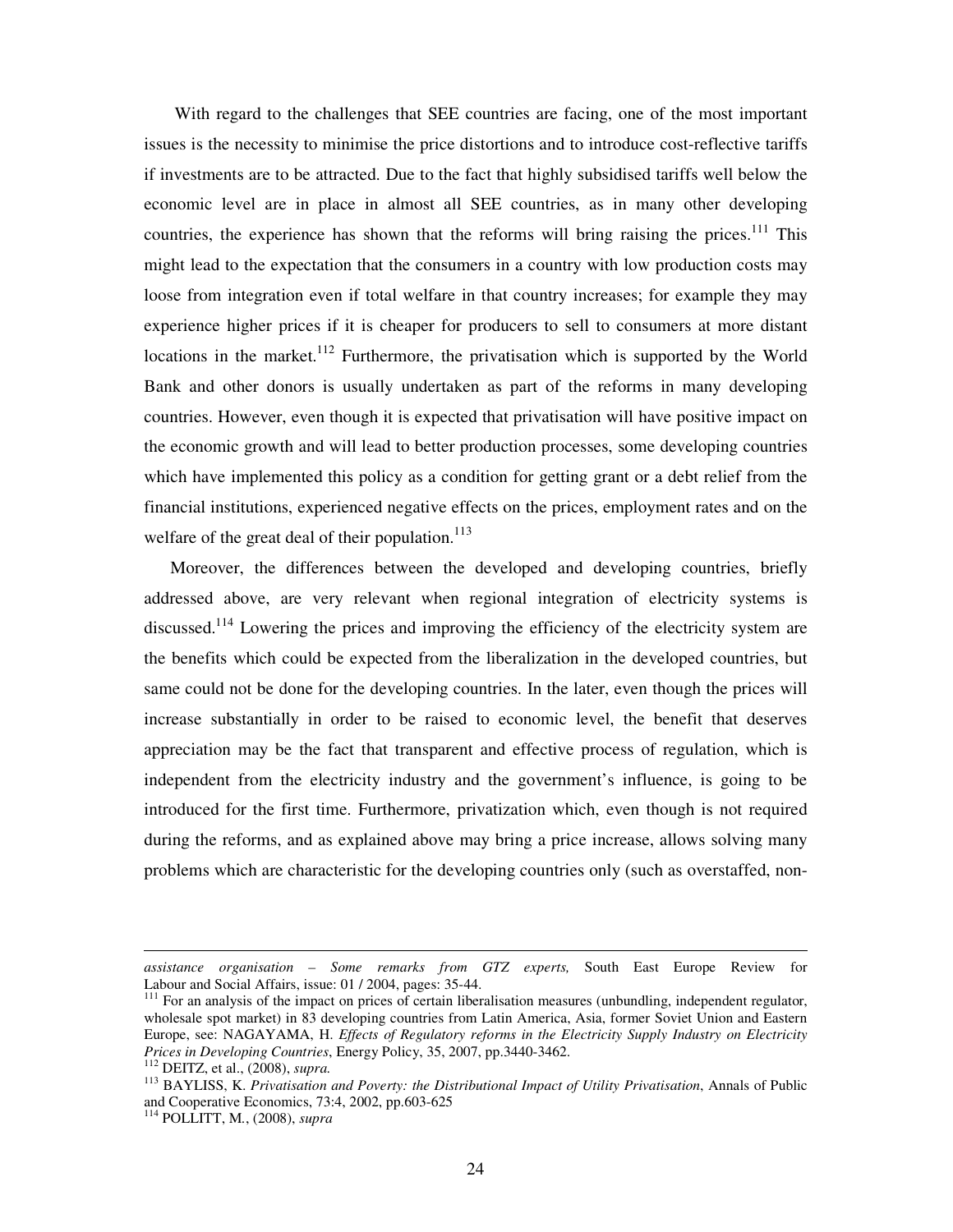payment and theft of electricity), which could not be solved by any government of a developing country without dissatisfaction and opposition from the population.

Therefore, privatization, establishment of a wholesale market and independent regulation are considered to be key elements of reforms in a developing country. Moreover, addressing the problems such as necessity for investment, decreasing the level of power shortages, system losses and non-payment are important indicators to be taken into account when reforms are undertaken in developing countries, as opposed to lowering prices, rate of switching and costs of regulation which are indicators for reforms in the developed countries.<sup>115</sup>

#### 3.2.4. The EU membership perspective

When explaining the motivation of the SEE countries, it is very important to be held in mind that all countries signatories of the EnCT have a real perspective for membership in the EU. Besides Romania and Bulgaria, which are Member States since 01.01.2007, Croatia is engaged in accession negotiations and Macedonia obtained a candidate status,  $116$  whereas the other countries are potential candidates. The European Council in Feira in June  $2000^{117}$  for the first time expressed the view that all countries from the Western Balkans are potential candidates for EU membership, which was later confirmed with the Thessaloniki Agenda in June 2003.<sup>118</sup> The rapprochement of the Western Balkans towards the EU is developed under the SAP initiated in 1999, which is a policy framework of the EU accompanying the countries all the way to their final accession after fulfilling all the Copenhagen criteria from  $1993$ .<sup>119</sup> The EU's regional approach towards the Western Balkans clearly expressed in the Declaration of the Zagreb Summit in November  $2000^{120}$  is the main characteristic of the SAP. After the 2006 Communication<sup>121</sup> in which the Commission assessed the progress made after the Thessaloniki Summit, and the countries' Progress Reports published on annual basis, in

<sup>115</sup> POLLITT, M., *ibid.*

<sup>116</sup> EU Presidency Conclusions – European Council, 15-16.12.2005, 15914/1/05 REV 1

<sup>&</sup>lt;sup>117</sup> European Council, Presidency Conclusions, Santa Maria da Feira European Council, 19-20.06.2000, available at: http://www.consilium.europa.eu/ueDocs/cms\_Data/docs/pressData/en/ec/00200-r1.en0.htm (last visited: 28.01.2009).

<sup>&</sup>lt;sup>118</sup> Thessaloniki Agenda: Moving towards European Integration. See:

http://ec.europa.eu/enlargement/enlargement\_process/accession\_process/how\_does\_a\_country\_join\_the\_eu/sap/t hessaloniki agenda en.htm (last visited: 28.01.2009).

<sup>&</sup>lt;sup>119</sup> European Council, Presidency Conclusions, European Council in Copenhagen, 21-22.06.1993

 $120$ See:http://ec.europa.eu/enlargement/enlargement\_process/accession\_process/how\_does\_a\_country\_join\_the\_e u/sap/zagreb\_summit\_en.htm (last visited: 28.01.2009).

<sup>&</sup>lt;sup>121</sup> European Commission, Communication from the Commission - The Western Balkans on the road to the EU: consolidating stability and raising prosperity, Brussels, 27.01.2006, COM (2006) 27final.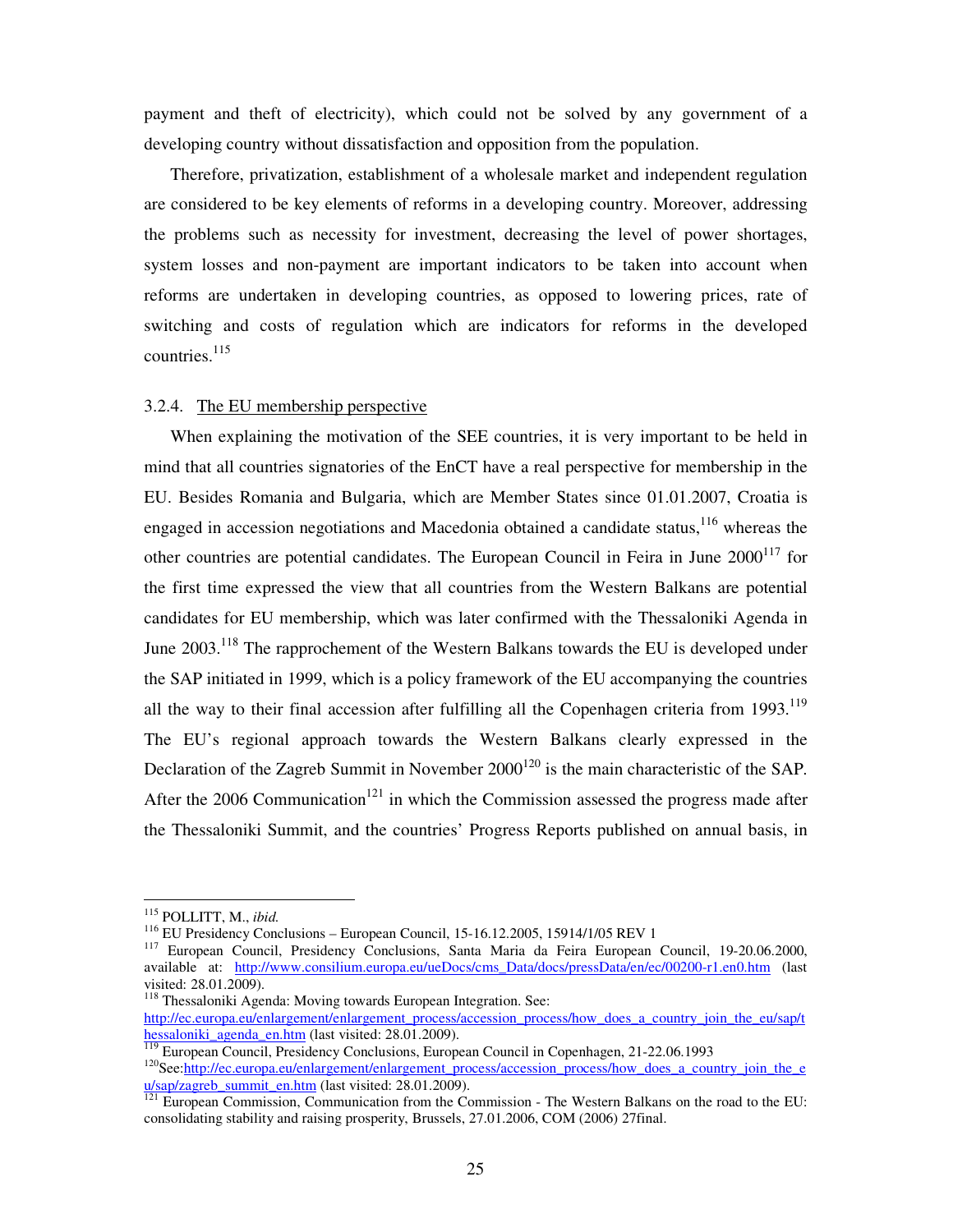March 2008 the Commission adopted new Communication<sup>122</sup> enhancing the existing initiatives and adopting new ones in order to accelerate the progress of these countries towards EU membership. One of the enhanced priorities in the last Communication was the regional cooperation, covering the Energy Community,<sup>123</sup> which has been said that is an "issue specific extension of the pre-accession status".<sup>124</sup> This was another expression of the strong commitment to the European perspective of these countries,  $125$  including the establishment of regional energy market.

Measuring the benefits and challenges, it has been held that all the difficult but necessary reforms would not be possible without the clear membership perspective of all the countries from the SEE region.<sup>126</sup> The perspective of accession to the EU explained above, and not the European financial funding as well as the funding by other donors, has been the key driving force for undertaking these difficult reforms. The Stability Pact Coordinator argues that even though the donor support is necessary, it has proven not to be sufficient in moving the reform process along.<sup>127</sup>

Finally, the economic impact of the creation of the Energy Community would be to create a larger and predictable market which should be attractive for investors, but its political significance should not be underestimated, neither.<sup>128</sup> Establishment of the Energy Community represents a very important political step in a key-economic sector before accession of the SEE countries to the EU. It is moreover, a part of the emerging regional economic strategy, giving it a "true credibility."<sup>129</sup> That is why the Energy Community was compared to the European Coal and Steel Community which paved the way for the European Community more then fifty years ago.<sup>130</sup> In the paragraphs that follow, the establishment of the Energy Community will be discussed in more detail through an overview of the Athens Memoranda and on the Energy Community Treaty.

 $122$  European Commission, Communication from the Commission to the European Parliament and the Council, Western Balkans: Enhancing the European Perspective, Brussels, 05.03.2008, COM (2008) 127final.

<sup>&</sup>lt;sup>123</sup> European Commission, Press Release: Regional cooperation: an overview of main activities, Brussels, 05.03.2008, MEMO/08/143.

<sup>124</sup> DEITZ, L., et al. *The Energy Community of South East Europe: Challenges of, and Obstacles to Europeanisation, supra* at 7.

<sup>&</sup>lt;sup>125</sup> European Commission, Press Release: Western Balkans: Enhancing the European Perspective, Brussels, 05.03.2008, IP/08/378.

<sup>126</sup> BUSEK, E., *The Stability Pact: Adapting to a Changing Environment in South Eastern Europe – Successes and Remaining Challenges*, SÜDOSTEUROPA Mitteilungen 04/2004, at 23, and HOMBACH, B., *The Stability Pact – Lessons for the Future*, SÜDOSTEUROPA Mitteilungen 04/2004, at 27.

<sup>127</sup> BUSEK, E., *ibid*

<sup>&</sup>lt;sup>128</sup> Stability Pact for South Eastern Europe, Fact Sheet: EU / South Eastern Europe Energy Community.

<sup>129</sup> BUSEK, E., *The Energy Community Treaty: Securing the Energy Supply in Southeast Europe and in the EU*, *supra*

<sup>130</sup> BUSEK, E., *The Stability Pact: Adapting to a Changing Environment in South Eastern Europe – Successes and Remaining Challenges*, *supra*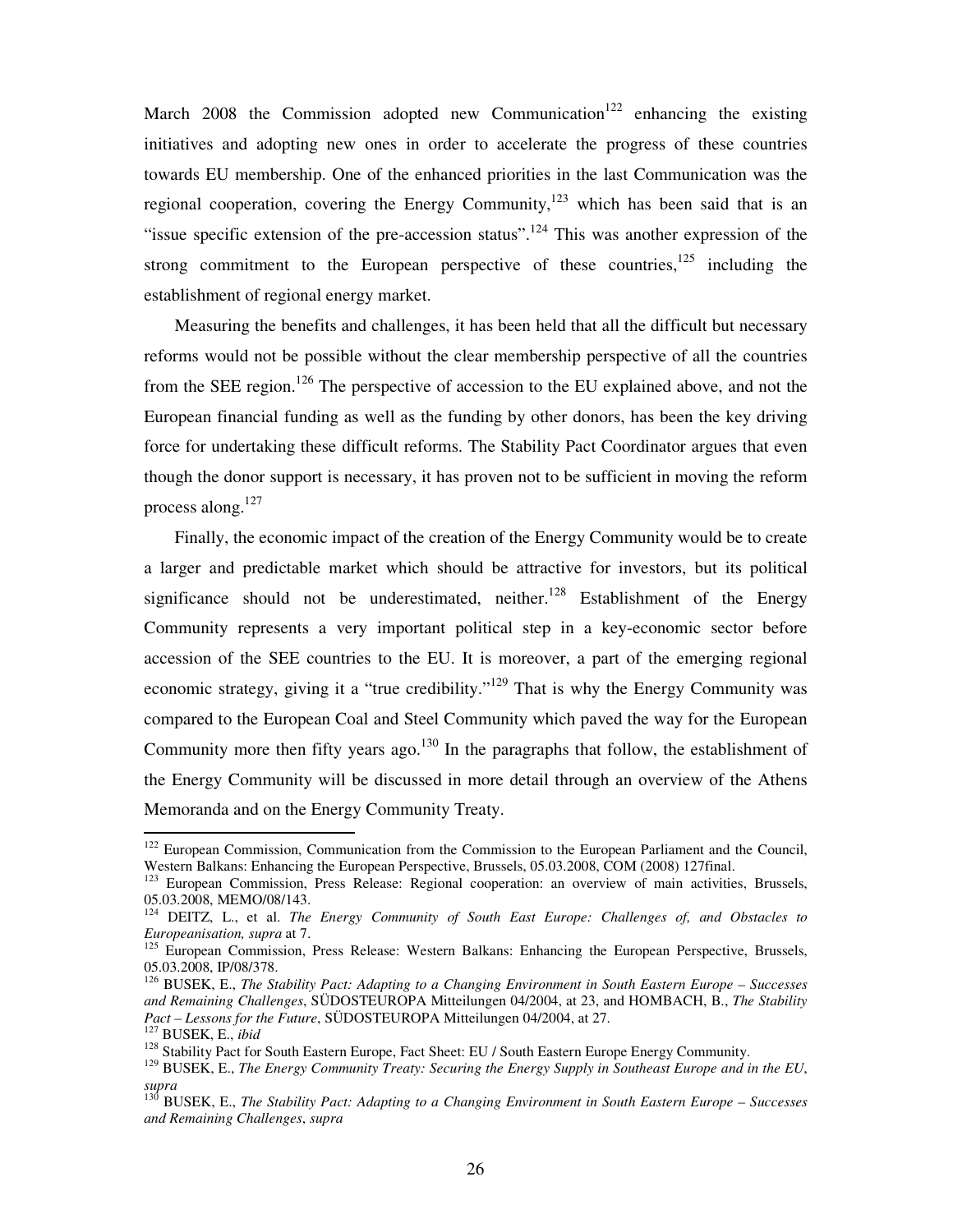## **4. The Athens Process: Establishment of the Energy Community**

## **4.1. Athens Memoranda**

In March 2002, the European Commission with the support of the Stability Pact<sup>131</sup> started the so-called Athens Process by proposing the creation of a regional SEE energy market to be eventually integrated into the EU energy market. In November 2002, a Memorandum of Understanding<sup>132</sup> (Athens Memorandum 2002) was signed by nine countries from the region, with the Commission and the Stability Pact acting as sponsors. The Athens Memorandum 2002 set up a number of institutions: Ministerial Council, the Permanent High Level Group (PHLG) and the South East Europe Electricity Regulation Forum (Athens Forum).<sup>133</sup> Two years later in 2004, after a proposal by the PHLG, the South East European Regulators Board for Electricity and Gas (Energy Community Regulatory Board - ECRB) was established by the Ministerial Council with the Tirana Declaration.<sup>134</sup>

This cooperation was further expanded to the gas sector through a second Memorandum of Understanding<sup>135</sup> (Athens Memorandum 2003) in December 2003. Under these Memoranda the SEE countries committed themselves to adopt EU-inspired norms in their energy sectors. These documents did not constitute an agreement and were not binding for the parties. Moreover, these Memoranda representing the political intent did not provide for any legal commitment with regard to the parties, sponsors and the donors.

#### **4.2.Treaty Establishing the Energy Community for South East Europe (EnCT)**

In the Athens Memorandum 2003, it was stated that the participants will seek to replace it with a legally binding agreement. This was done on 25.10.2005, by signing the Treaty establishing the Energy Community<sup>136</sup> between the European Community on the one hand, and its nine partners in SEE on the other. The EnCT, which has been negotiated by the European Commission in accordance with the Council Decision of 17.05.2004, has been

<sup>&</sup>lt;sup>131</sup> The Stability Pact is a political declaration of commitment and a framework agreement on international cooperation to develop a shared strategy for stability and growth in SEE. It is not a new international organisation nor does it have any independent financial resources. In February 2008, handed over responsibility for coordinating and monitoring regional co-operation processes in SEE to the newly created Regional Co-operation Council (RCC) which is based in Sarajevo. For further information, see: http://www.stabilitypact.org/ (last visited: 28.01.2009).

<sup>132</sup> Memorandum of Understanding 2002, *supra*

<sup>&</sup>lt;sup>133</sup> For detailed information on the institutions, see: http://www.energy-community.org/ (last visited: 28.01.2009).

<sup>&</sup>lt;sup>134</sup> Ministerial Council Decision on Establishing the South East European Board for Electricity and Gas, Tirana Declaration, 01.06.2004

<sup>135</sup> Memorandum of Understanding, 2003, *supra* 

<sup>136</sup> Energy Community Treaty, *supra*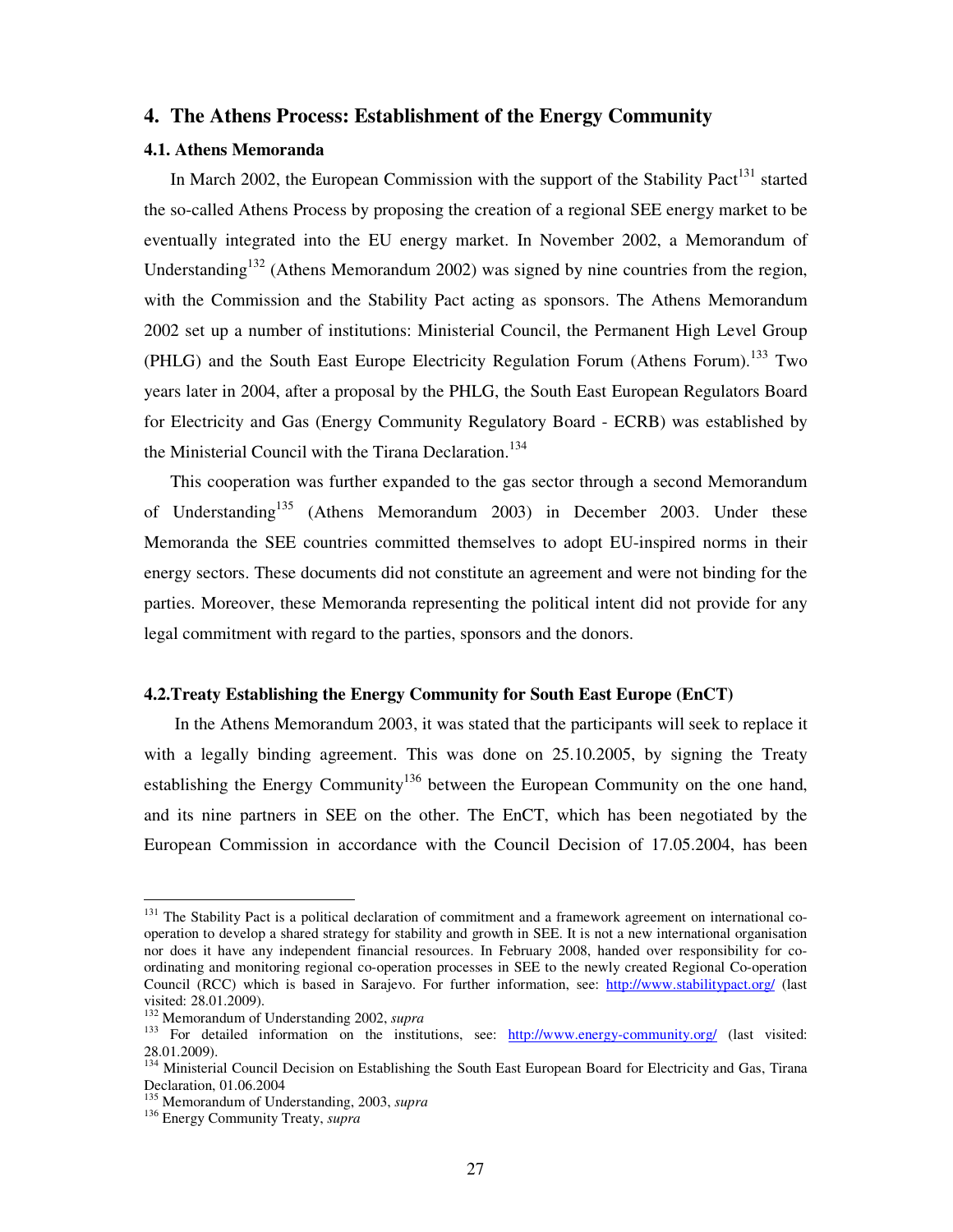signed<sup>137</sup> under the EC Treaty provisions with regard to the functioning of the internal market (article 95), making a reference to the provisions for freedom of establishment, services, competition and state aids, as well as environment. This Treaty entered into force on 01.07.2006 after being ratified by all the signatories.<sup>138</sup> It was the first time in the history that all of these states and territories have signed a legally binding treaty. It has been held that the EnCT was consciously modelled on the European Steel and Coal Community that in the 1950s was the genesis for the  $EC^{139}$ .

The EnCT aims at regulating the relations between the countries signing it, in a manner that would create a common legal and regulatory framework for the energy markets and would allow trading energy across their borders. Its objective was the creation of a single energy market, including the coordination of mutual assistance in case of serious disturbance to the energy networks or external disruptions, and which may include the achievement of a common external energy trade policy.<sup>140</sup> The EnCT would encompass the principles and policies of the EC, taking into considerations the specificities of all parties. This objective would be achieved through ensuring that the SEE countries adopt the *acquis communitaire* in areas such as energy, environment, competition and renewables.

The *acquis* on environment covers: the Environmental Impact Assessment Directive 85/337/EEC,<sup>141</sup> the Directive 1999/80/EC for reduction of sulphur content of fuels<sup>142</sup> and the Large Combustion Plants Directive 2001/80/EC,<sup>143</sup> while the *acquis* on renewables is related to adoption of the Directives for promotion of renawables<sup>144</sup> and promotion of the use of

<sup>140</sup> Article 2 Energy Community Treaty, *supra.*

<sup>&</sup>lt;sup>137</sup> Council Decision of 17 October 2005 on the signing by the European Community of the Energy Community Treaty, 2005/905/EC, OJ L 329, 16.12.2005, p. 30

<sup>&</sup>lt;sup>138</sup> Council Decision of 29 May 2006 on the conclusion by the European Community of the Energy Community Treaty, (EC) No (2006) 500, OJ L 198, 20.7.2006, p. 15 The Treaty was ratified by the Republic of Macedonia on 03.05.2006 by the Law for Ratification of the Treaty for Establishing the Energy Community, published in the Official Gazette No. 59/2006 on 12.05.2006.

<sup>&</sup>lt;sup>139</sup> European Commission, Press Release: The EU and South East Europe sign a historic treaty to boost energy integration, Brussels, 25.10.2005, IP/05/1346 and European Commission, Press Release: An Integrated Market for Electricity and Gas across 34 European Countries", 25.10.2005, MEMO/05/397.

<sup>&</sup>lt;sup>141</sup> Council Directive 85/337/EEC of 27 June 1985 on the assessment of the effects of certain public and private projects on the environment, as amended by Council Directive 97/11/EC of 3 March 1997 and Directive 2003/35/EC of the European Parliament and of the Council of 26 May 2003.

<sup>142</sup> Council Directive 93/12/EEC of 23 March 1993 relating to the sulphur content of certain liquid *fuels,* OJ 74/L, 27.3.1993, p. 81–83

<sup>&</sup>lt;sup>143</sup> Directive 2001/80/EC of the European Parliament and of the Council of 23 October 2001 on the limitation of emissions of certain pollutants into the air from large combustion plants, OJ 309/L, 27.11.2001, p. 1–21.

<sup>&</sup>lt;sup>144</sup> Directive 2001/77/EC of the European Parliament and of the Council of 27 September 2001 on the promotion of electricity produced from renewable energy sources in the internal electricity market*,* OJ L 283, 27.10.2001, p. 33–40.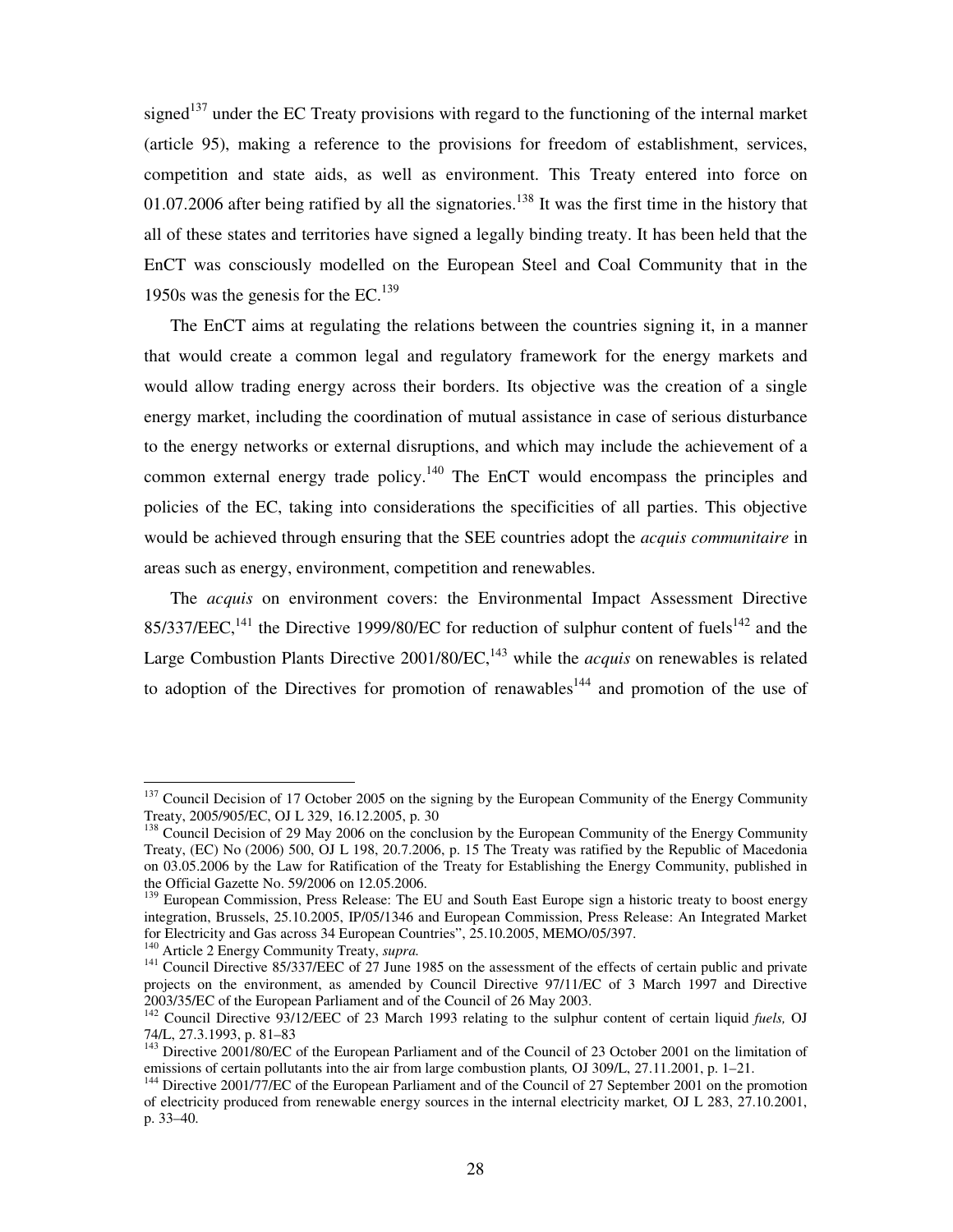biofuels.<sup>145</sup> The energy *acquis* covers the Directives from the second package for liberalization of the energy markets, the Electricity and the Gas Directives, as well as the Regulation for cross-border trade in electricity.<sup>146</sup> In addition, adoption of the EC competition rules, in particular articles 81, 82 and 87 EC are applicable<sup>147</sup> in order to prevent trade between the Contracting Parties to be affected.<sup>148</sup>

Additionally to the adoption of the EC *acquis* on energy, the other obligations taken by the SEE countries in the sphere of electricity particularly may be summarized as follows:

- **-** establishing common rules for the functioning of the national electricity markets and establishing mechanisms for crisis situations  $-$  safeguard measures,<sup>149</sup>
- **-** establishing the REM itself prohibition of taxes and quantitative restrictions for import and export of electricity, $150$  common rules for trade with third countries<sup>151</sup> and
- opening the markets: all non-household by 2008 and all household markets by 2015).<sup>152</sup>

The EnCT formalises the institutions established by the Athens Memorandum 2002 and the Tirana Declaration. *Firstly*, the Ministerial Council which is composed of Ministers of Energy of the Contracting Parties and the European Commissioner for Energy takes place every six months and it takes strategic decisions and gives directions to the Treaty or formally adopts or endorses secondary legislation. The Presidency of this Council rotates on a six monthly basis. *Secondly*, the PHLG is composed of representatives of the Ministers of Energy of the Contracting Parties and the European Commission. The group prepares the Ministerial Council and ensures the follow up of its decisions. The Commission co-chairs this group along with the President in office. There is *thirdly*, the Treaty Secretariat which has its seat in Vienna and is the central co-ordinating body for the EnCT. It is also responsible for coordinating international donors, validating work and proposing technical, legal and regulatory developments. The Regulatory Board - ECRB is the *fourth* institution, which is based in Athens and comprises representatives of the Energy Regulatory Authorities of each Contracting Party and the European Community. It considers issues of regulatory cooperation and develops as a regulatory decision making body and/or a dispute settlement

<sup>&</sup>lt;sup>145</sup> Directive 2003/30/EC of the European Parliament and of the Council of 8 May 2003 on the promotion of the use of biofuels or other renewable fuels for transport*,* OJ L 123, 17.5.2003, p. 42–46.

<sup>146</sup> Article 11 Energy Community Treaty, *supra.* 

<sup>147</sup> Article 18 Energy Community Treaty, *supra.* 

<sup>&</sup>lt;sup>148</sup> According to article 25 Energy Community Treaty, the Energy Community may take measures to implement amendments of the *acquis communautaire*.

<sup>149</sup> Article 36-39 Energy Community Treaty, *supra.* 

<sup>150</sup> Article 41 Energy Community Treaty, *supra.* 

<sup>151</sup> Article 43 Energy Community Treaty, *supra.* 

<sup>&</sup>lt;sup>152</sup> Annex I Energy Community Treaty, *supra*: Timetable for the Implementation of the EC Directives 2003/54 and 2003/55, and the EC Regulation 1228/2003, of 26.06.2003.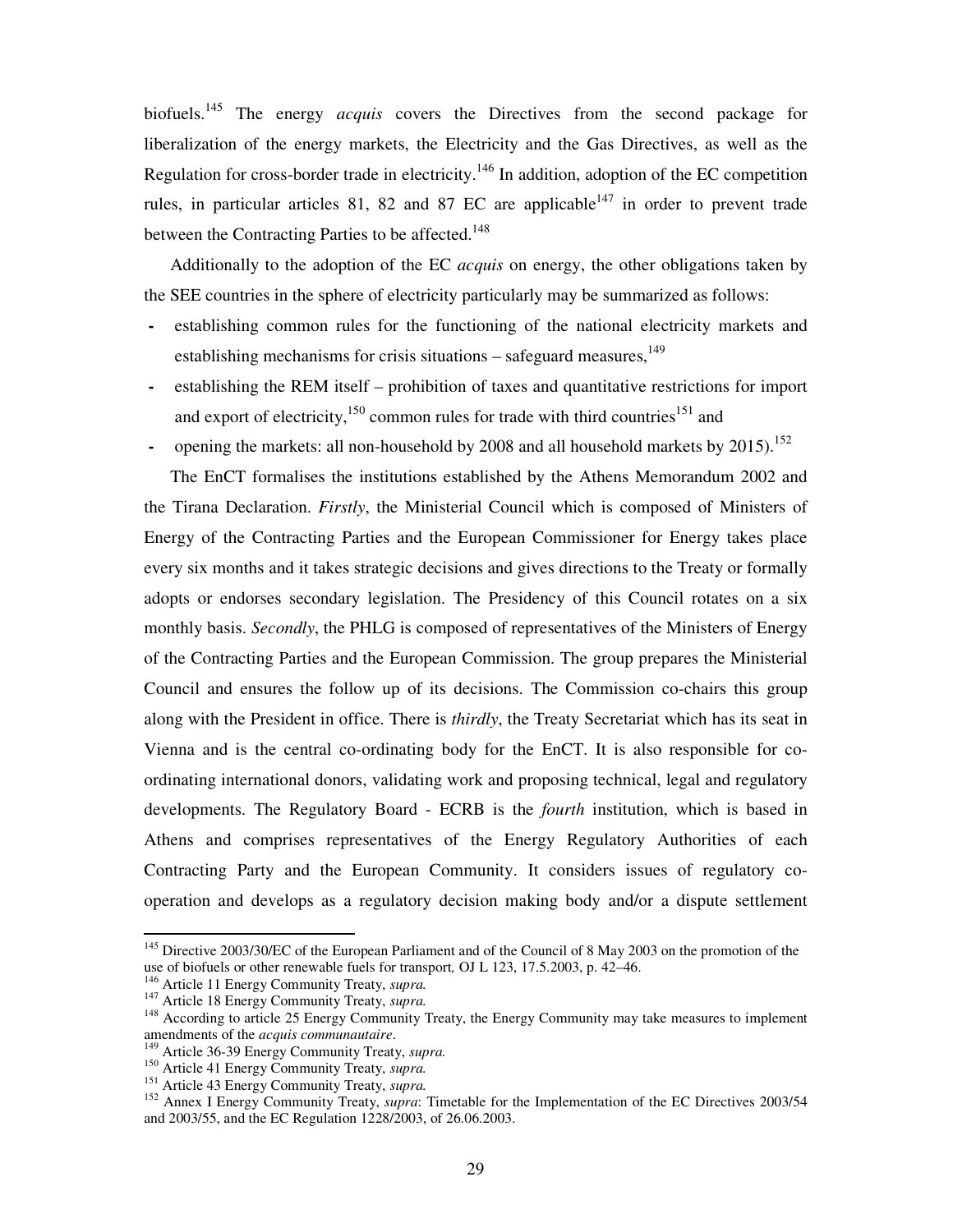mechanism. The European Commission considers its role as central to the operation of the enlarged market. *Fifthly*, similarly to the Florence and Madrid Fora in the EU,<sup>153</sup> there is a Forum set up by the Energy Community Treaty, which provides a possibility for discussion including all stakeholders and is called the Athens Forum. According to the Commission, the institutions established by the Energy Community are analogues to those in the EU such as the Energy Council, Energy Working Group of the Council and the Madrid and Florence Fora.<sup>154</sup>

The EnCT is concluded for a period of 10 years from the date of entry into force. The Ministerial Council acting by unanimity, may decide to extend its duration. If no such decision is taken, the Treaty may continue to apply between those Parties who voted in favour of extension, provided that their number amounted to at least two thirds of the Parties to the Energy Community.<sup>155</sup>

## **5. Conclusion**

 $\overline{a}$ 

After explaining the motivation for participating in the SEE REM of the EC on the one hand and the countries from SEE on the other, and providing an overview of the establishment of the Energy Community it could be concluded that there are strong driving forces on both sides, which led to development of the idea and now keep forcing the implementation of the EnCT in practice.

The EU's energy policy has three main objectives: competitiveness, security of supply and sustainability. In that line, an article by Hooper and Medvedev it was stated that the motivations for regional trade in SEE have to be such as to meet these three energy policy objectives.<sup>156</sup> With regard to the *competitiveness*, it is relevant that due to the fact that in small electricity markets such as the national electricity markets in SEE, competition could not be easily introduced or could not be introduced at all, the regional integration provides a possibility for achieving that objective. Furthermore, the regional integration lowers the dependence on external factors and brings diversification of sources, which is in line with the second objective, *security of supply*. The fact that power supply reliability is higher in

<sup>&</sup>lt;sup>153</sup> For detailed information see: http://ec.europa.eu/energy/gas\_electricity/forum\_electricity\_florence\_en.htm http://ec.europa.eu/energy/gas\_electricity/forum\_electricity\_florence\_en.htm http://ec.europa.eu/energy/gas\_electricity/forum\_gas\_madrid\_en.htm for electricity and gas, respectively (last visited: 28.01.2009).

<sup>&</sup>lt;sup>154</sup> European Commission, DG TREN: Discussion and Consultation Note, The Regional Energy Market in South East Europe and its Integration into the European Community's Internal Energy Market, The Athens Forum, 3- 4.06.2004.

<sup>155</sup> Article 97 Energy Community Treaty, *supra.* 

<sup>&</sup>lt;sup>156</sup> HOOPER, E. and MEDVEDEV, A. (2008).